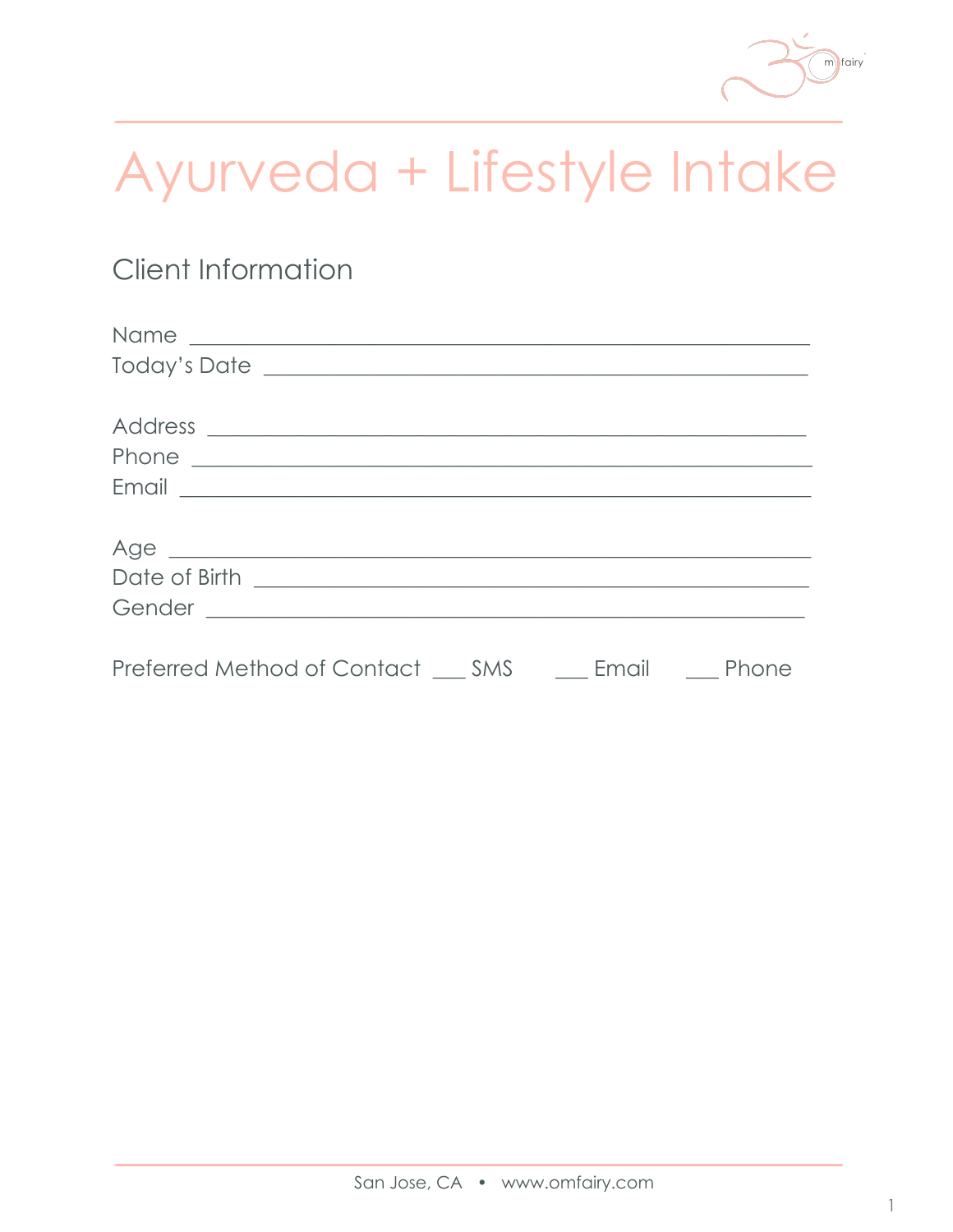

# What To Expect From Your Ayurveda Consultation

Ayurveda is a system of natural healing, originating in India, that has been practiced for thousands of years. With the support of your Ayurveda Health Counselor you can begin your unique journey to wholeness through achieving balance in the body, mind, and spirit. Your Counselor may suggest changes to your lifestyle, diet, herbs, color therapy, sound therapy, and other natural therapeutics. By changing your lifestyle and living more harmoniously with nature, you will begin to create within your body the optimal environment for healing. To successfully reach goals and make positive changes it is important that you are an active participant on your path to well-being.

Please note that your Ayurveda Counselor is not a medical doctor and serves only to educate in the system of Ayurvedic wellness. Your coach is not a substitute for medical care, and will not diagnose, treat, or prescribe for disease or pathological conditions.

For specific symptoms your Counselor may recommend that your condition be evaluated by a licensed healthcare professional or Clinical Ayurvedic Specialist.

If you are under medical care or the care of another healthcare provider, your work with your Ayurveda Counselor will complement the work being done by your other providers. Please do not discontinue the use of any medications without first speaking to your physician.

The information in your intake will be held in the deepest confidence. Please fill out to the best of your ability.

My signature below acknowledges the above statements as fully read and understood.

\_\_\_\_\_\_\_\_\_\_\_\_\_\_\_\_\_\_\_\_\_\_\_\_\_\_\_\_\_\_\_\_\_ \_\_\_\_\_\_\_\_\_\_\_\_\_\_\_\_\_\_\_\_\_\_

Client's Signature Date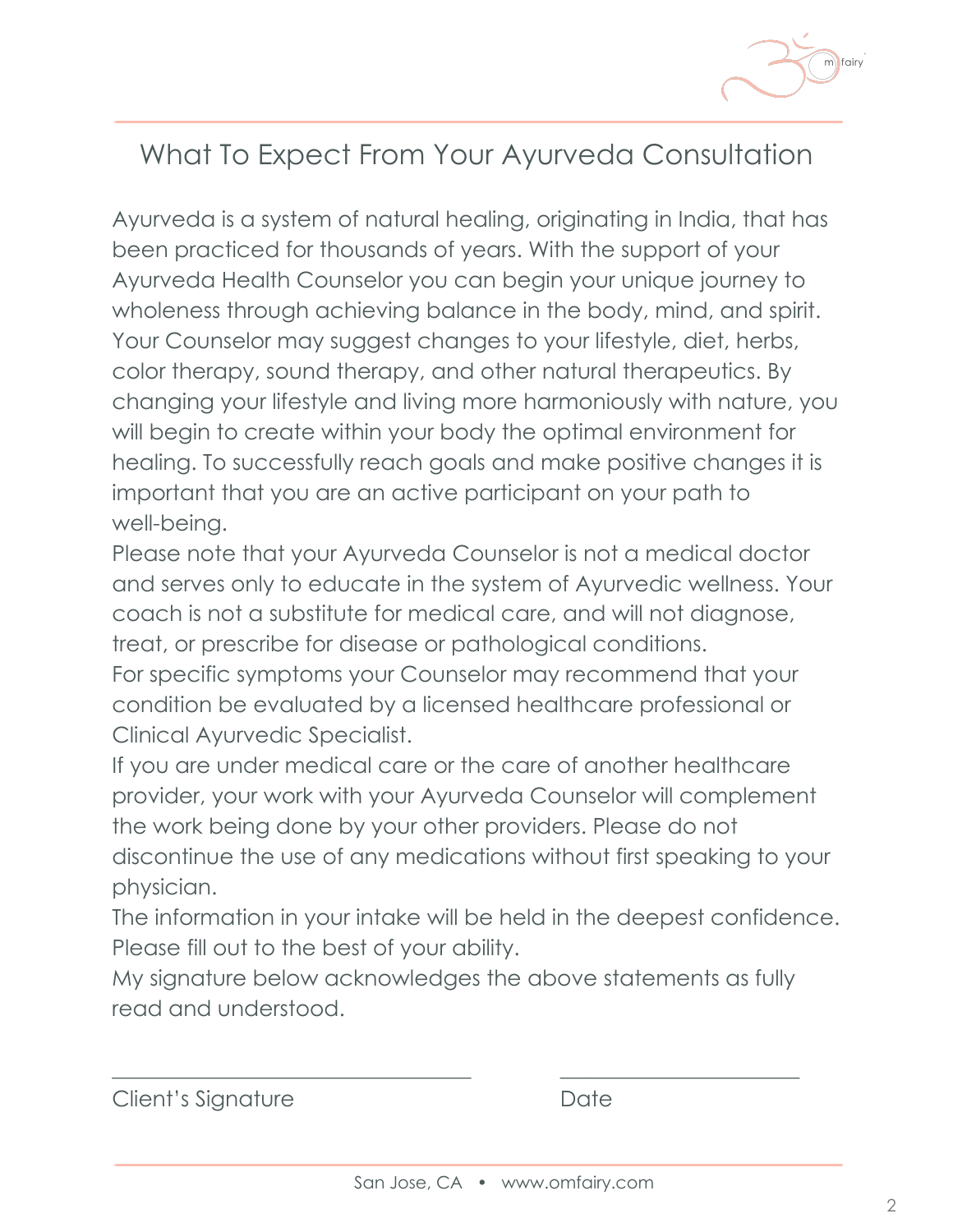

# **Presenting Concerns | Goals**

What encouraged you to want to meet with an Ayurveda Counselor? Please continue on another page if more room is needed.

How long has this been bothering you?

 $1<sub>1</sub>$ 

What are the biggest challenges, in regard to your health and wellness, that you are experiencing right now? How long have you been experiencing them?

What do you hope to gain from your ayurveda sessions?

| -      |  |
|--------|--|
| $\sim$ |  |
| ◡      |  |

Have you attempted to attain these goals in the past?

If yes, what worked for you? What did not work for you?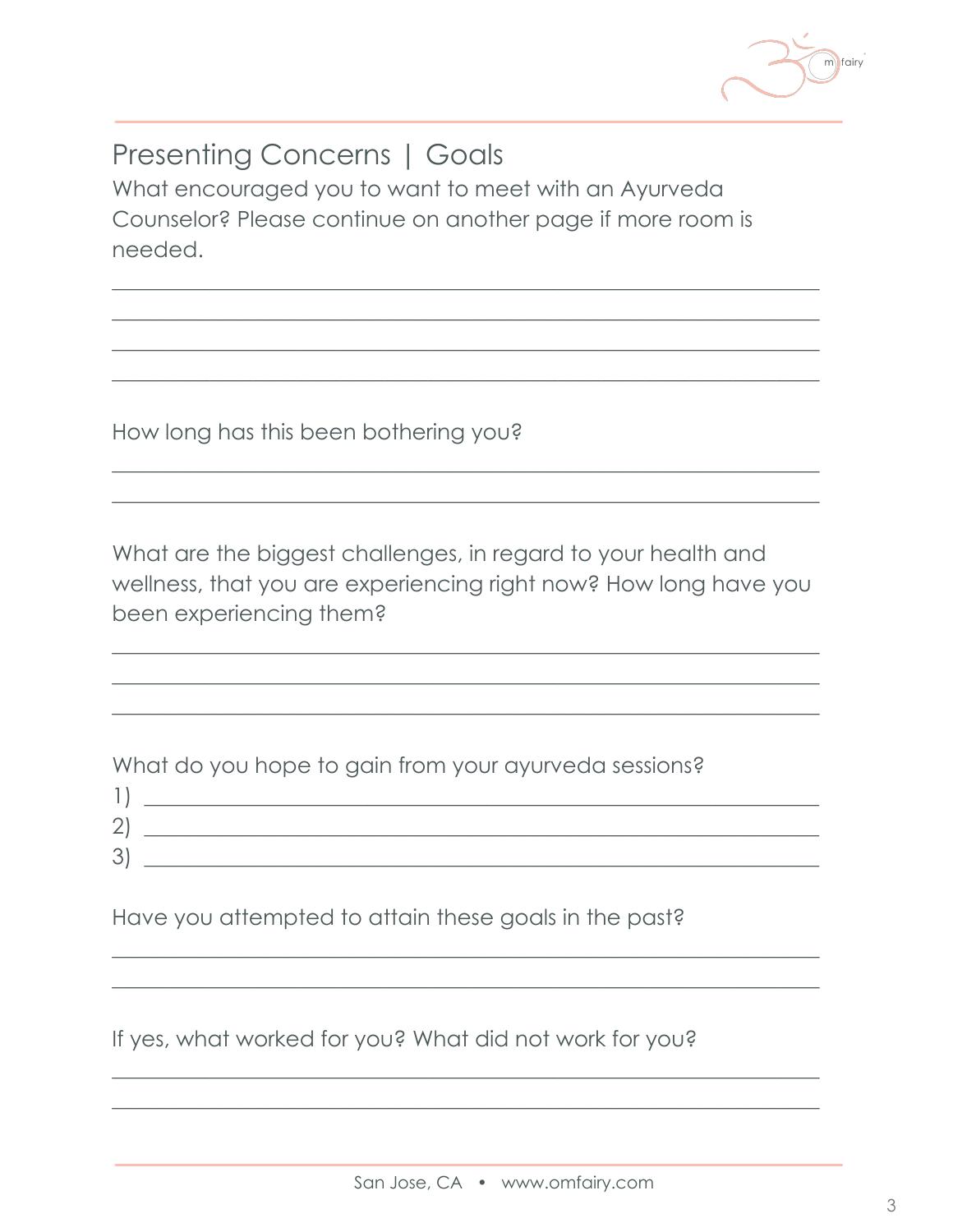

# **History of Health Concerns**

We begin our understanding of self by exploring patterns, family history, and physical functions in the body. This intake serves as a starting point for understanding and shifting into greater harmony.

Are you currently working with a healthcare professional for treatment? If yes, please include details.

For how long? Are you noticing any improvement in symptoms?

**Family Health History**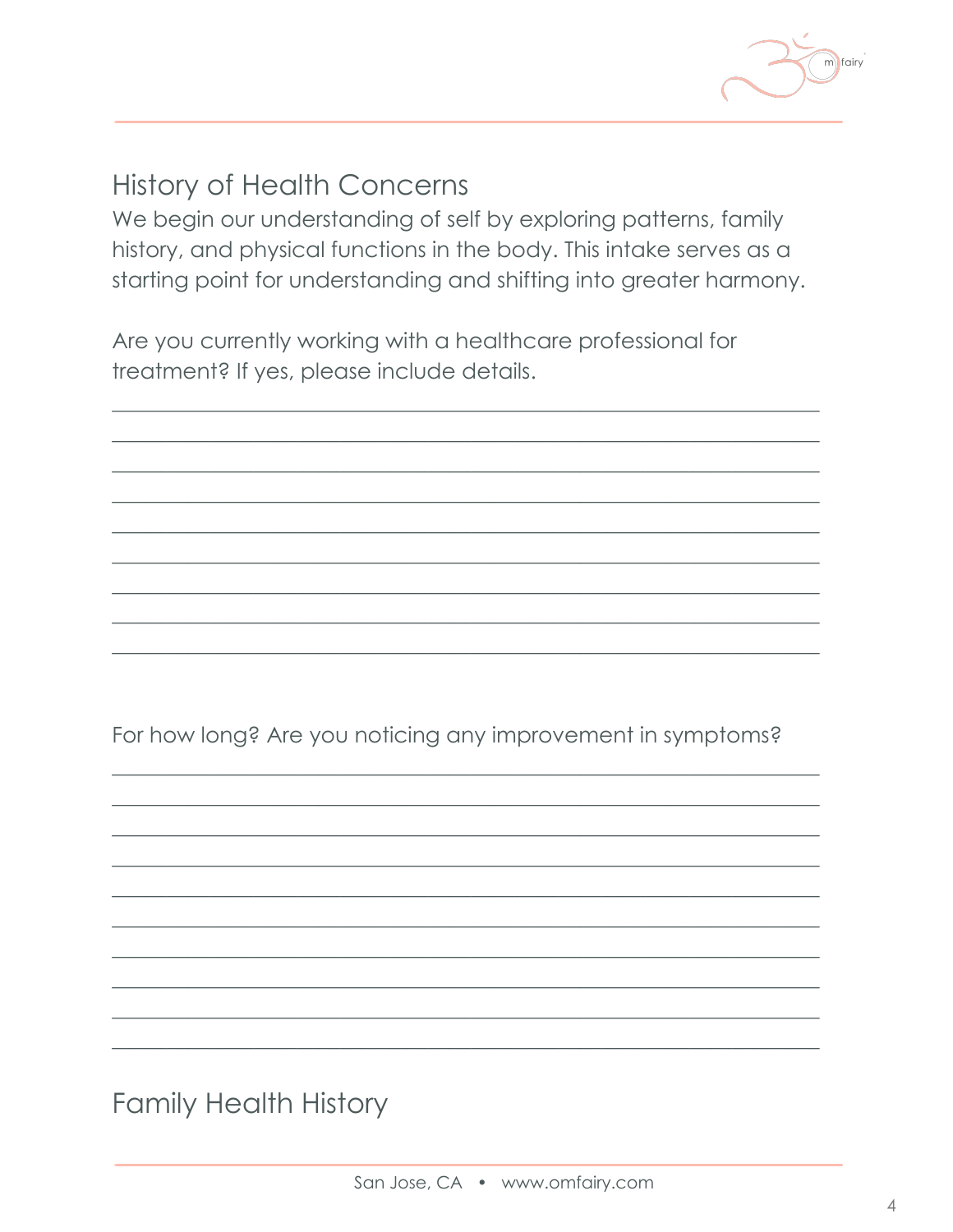|                                             | Myself | Mother | Father | <b>Brothers</b> | Sisters | Child(ren) | Spouse |
|---------------------------------------------|--------|--------|--------|-----------------|---------|------------|--------|
| Age<br>(if living)                          |        |        |        |                 |         |            |        |
| Age & Cause of<br>death<br>(if passed away) |        |        |        |                 |         |            |        |
| Anemia                                      |        |        |        |                 |         |            |        |
| Cancer                                      |        |        |        |                 |         |            |        |
| <b>Diabetes</b>                             |        |        |        |                 |         |            |        |
| Epilepsy                                    |        |        |        |                 |         |            |        |
| Glaucoma                                    |        |        |        |                 |         |            |        |
| Hay fever/Hives/<br>Allergies               |        |        |        |                 |         |            |        |
| Heart disease                               |        |        |        |                 |         |            |        |
| High blood<br>pressure                      |        |        |        |                 |         |            |        |
| Kidney disease                              |        |        |        |                 |         |            |        |
| Mental illness                              |        |        |        |                 |         |            |        |
| Migraines                                   |        |        |        |                 |         |            |        |
| Obesity                                     |        |        |        |                 |         |            |        |
| Rheumatoid<br>Arthritis                     |        |        |        |                 |         |            |        |
| Sleep Apnea                                 |        |        |        |                 |         |            |        |
| Stroke                                      |        |        |        |                 |         |            |        |
| Substance abuse                             |        |        |        |                 |         |            |        |
| Thyroid disorder                            |        |        |        |                 |         |            |        |
| Other                                       |        |        |        |                 |         |            |        |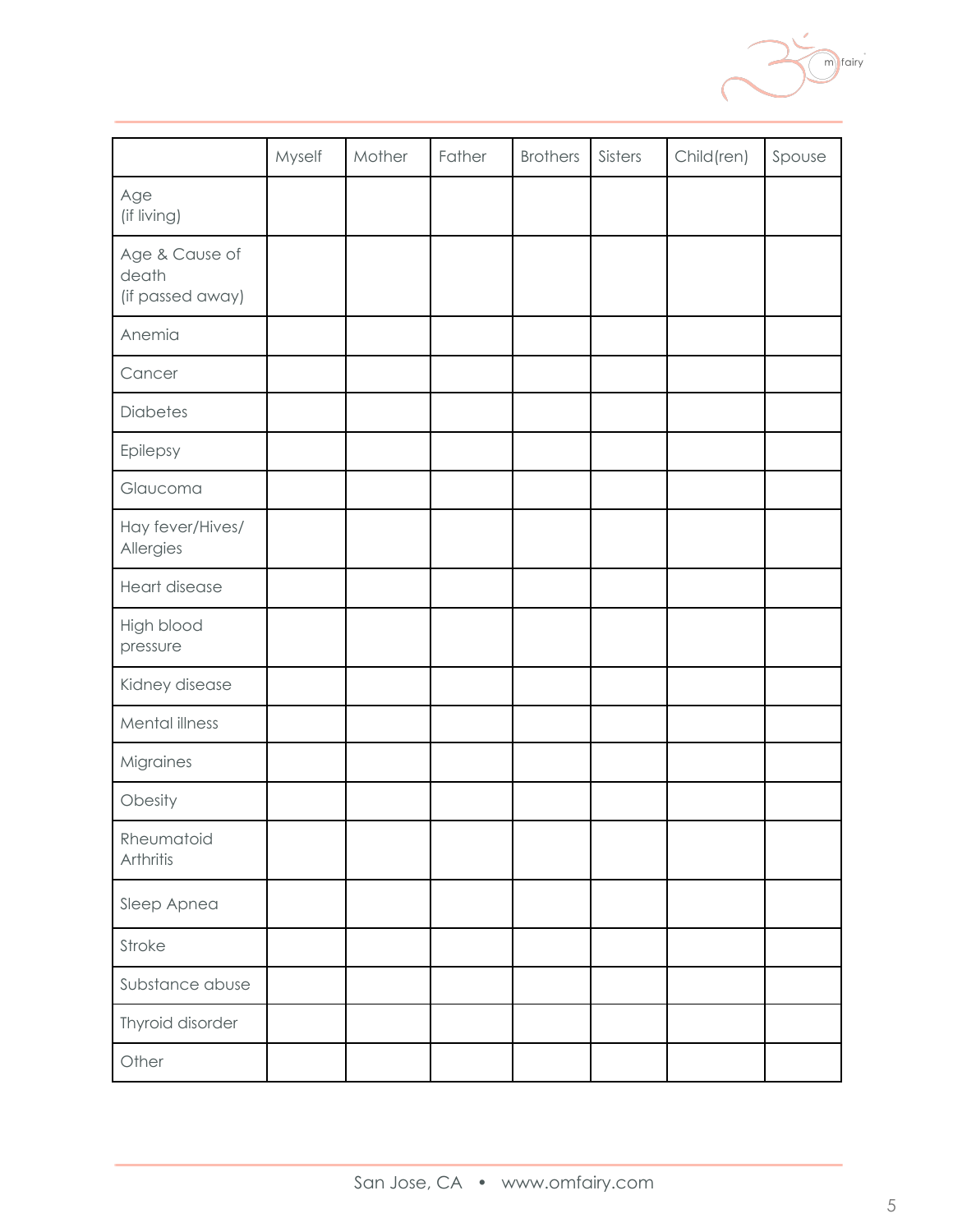

Please this space to provide details about what you have checked in the family health history:

How would you describe your health during childhood?

Are there any past medical conditions (i.e., illness, trauma, addictions, excessive stress, or anything else) that could help us better understand your health and create a plan for lifestyle changes?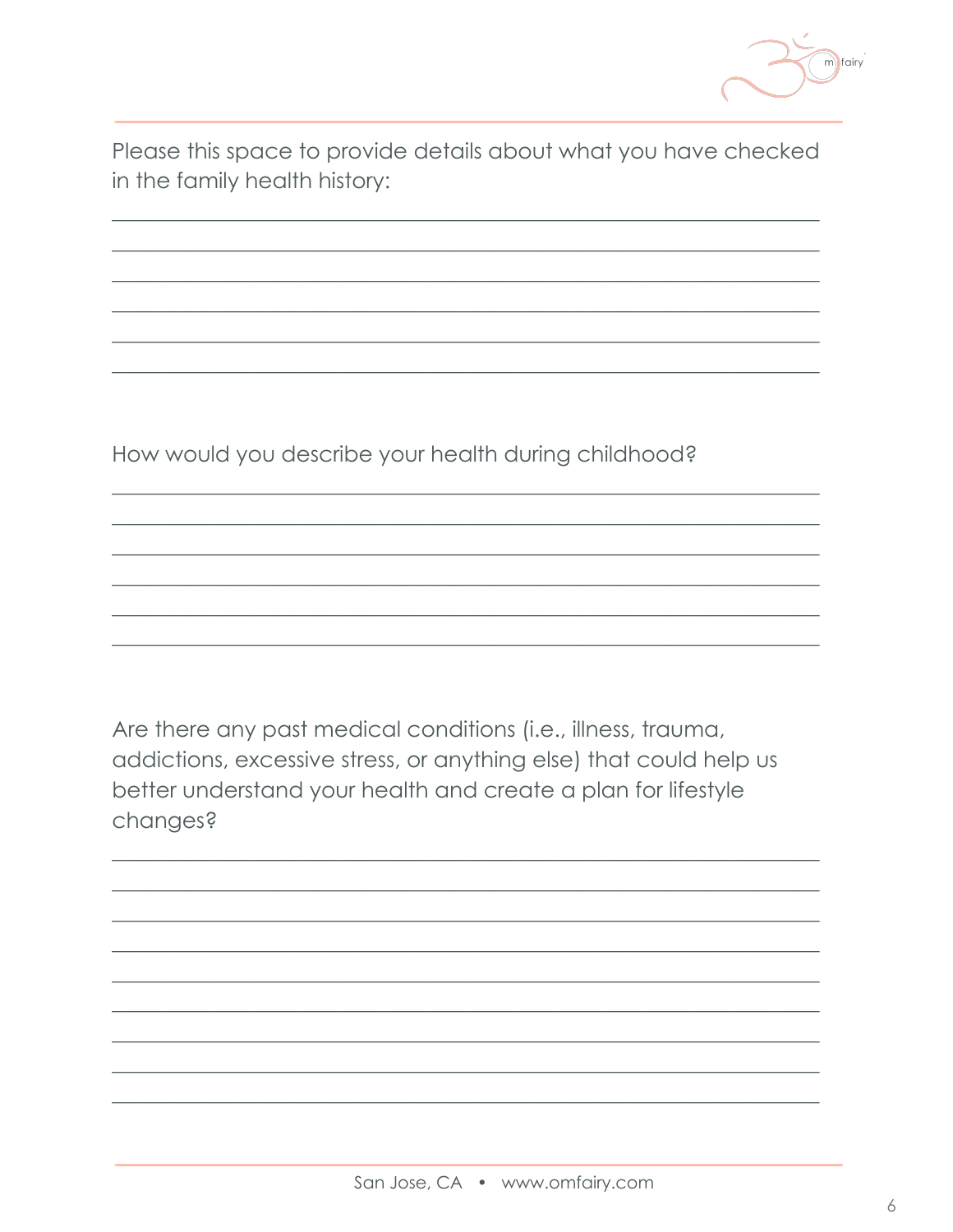

# Daily Routine

Now that we have explored your current and prior health concerns and discussed a little family history, let's review your current routine in sleep, food, and relationship.

How would you describe your daily routine most days?

Is it different from your ideal routine?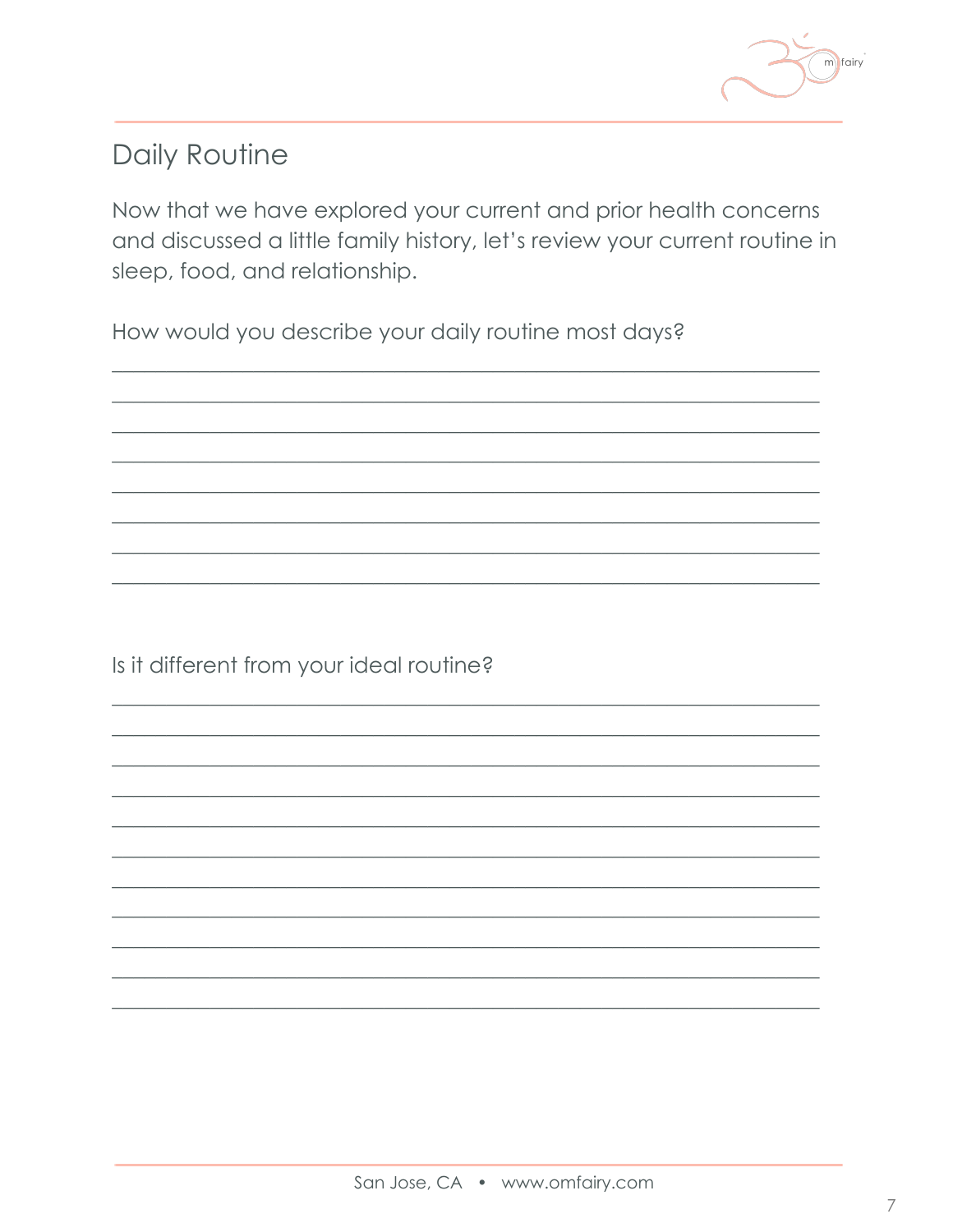

## Sleep

What time do you get up in the morning? Is it the same every morning?

How do you feel when you wake up in the morning (i.e., well rested, tired, etc.)?

 $\frac{1}{2}$  , and the set of the set of the set of the set of the set of the set of the set of the set of the set of the set of the set of the set of the set of the set of the set of the set of the set of the set of the set  $\frac{1}{2}$  , and the set of the set of the set of the set of the set of the set of the set of the set of the set of the set of the set of the set of the set of the set of the set of the set of the set of the set of the set

 $\frac{1}{2}$  , and the set of the set of the set of the set of the set of the set of the set of the set of the set of the set of the set of the set of the set of the set of the set of the set of the set of the set of the set  $\frac{1}{2}$  , and the set of the set of the set of the set of the set of the set of the set of the set of the set of the set of the set of the set of the set of the set of the set of the set of the set of the set of the set

How would you describe the quality of your sleep? Do you wake up frequently, have trouble falling asleep, experience nightmares, sleep soundly?

 $\frac{1}{2}$  , and the set of the set of the set of the set of the set of the set of the set of the set of the set of the set of the set of the set of the set of the set of the set of the set of the set of the set of the set  $\frac{1}{2}$  , and the set of the set of the set of the set of the set of the set of the set of the set of the set of the set of the set of the set of the set of the set of the set of the set of the set of the set of the set

 $\frac{1}{2}$  , and the set of the set of the set of the set of the set of the set of the set of the set of the set of the set of the set of the set of the set of the set of the set of the set of the set of the set of the set  $\frac{1}{2}$  , and the set of the set of the set of the set of the set of the set of the set of the set of the set of the set of the set of the set of the set of the set of the set of the set of the set of the set of the set

Do you nap during the day?

What time do you go to bed? Is it the same every night?

What does your evening look like a few hours before you go to bed?

 $\frac{1}{2}$  , and the set of the set of the set of the set of the set of the set of the set of the set of the set of the set of the set of the set of the set of the set of the set of the set of the set of the set of the set  $\frac{1}{2}$  , and the set of the set of the set of the set of the set of the set of the set of the set of the set of the set of the set of the set of the set of the set of the set of the set of the set of the set of the set

 $\frac{1}{2}$  , and the set of the set of the set of the set of the set of the set of the set of the set of the set of the set of the set of the set of the set of the set of the set of the set of the set of the set of the set

 $\frac{1}{2}$  , and the set of the set of the set of the set of the set of the set of the set of the set of the set of the set of the set of the set of the set of the set of the set of the set of the set of the set of the set

Is there anything else you would like to share about your sleep routine?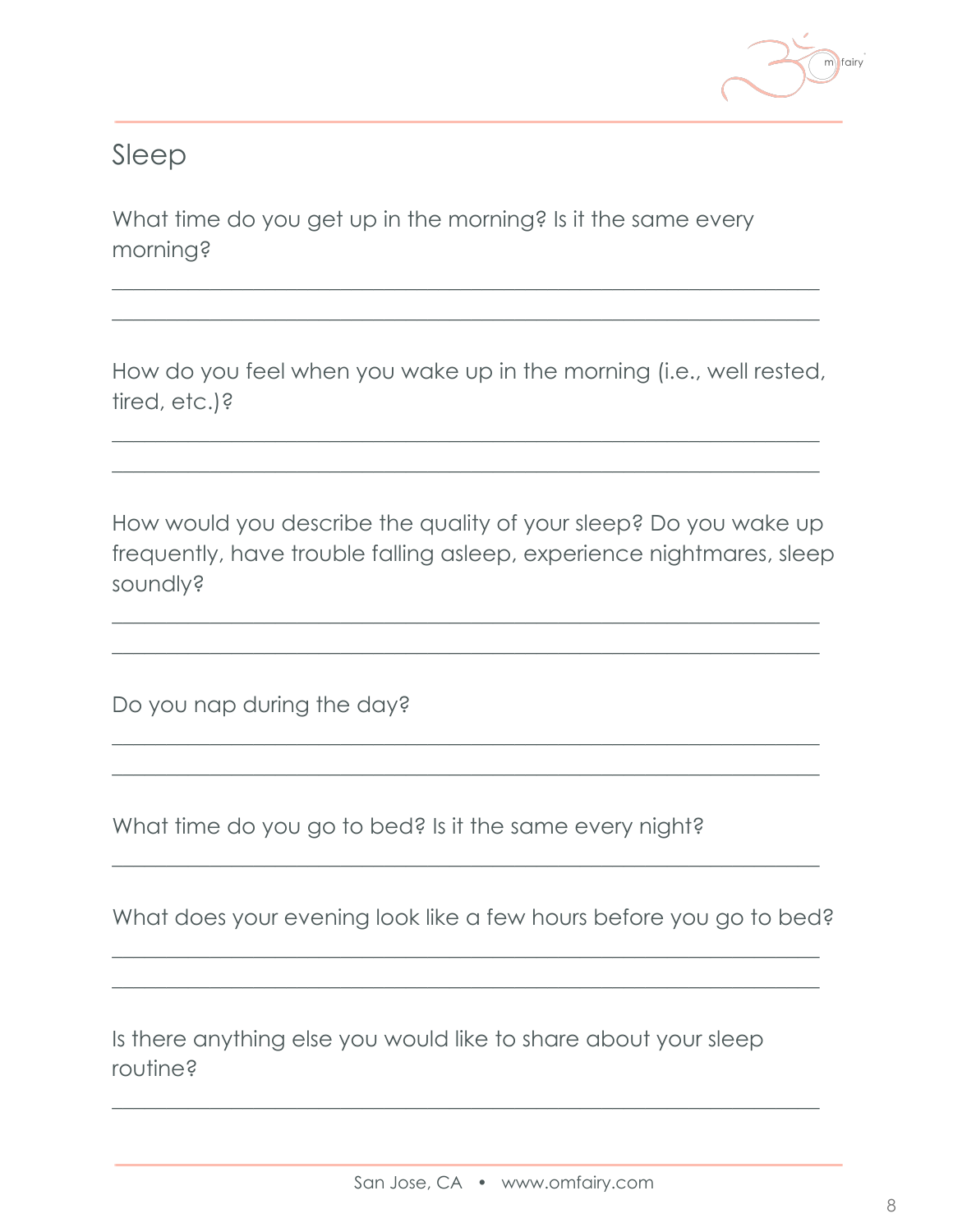

## Diet and Movement

#### EATING HABITS

How often do ingest these foods or substances during a typical week?

|                                   | Never | Once a<br>Week | Multiple Times<br>per Week | Daily | Other |
|-----------------------------------|-------|----------------|----------------------------|-------|-------|
| Carbs(bread,<br>pasta)            |       |                |                            |       |       |
| Vegetables                        |       |                |                            |       |       |
| Meats                             |       |                |                            |       |       |
| Fruits                            |       |                |                            |       |       |
| Dairy<br>Products                 |       |                |                            |       |       |
| Alcohol                           |       |                |                            |       |       |
| Coffee                            |       |                |                            |       |       |
| Tea                               |       |                |                            |       |       |
| Soda<br>(diet/regular)            |       |                |                            |       |       |
| Sugar                             |       |                |                            |       |       |
| Cigarettes/<br>Chewing<br>Tobacco |       |                |                            |       |       |
| Recreational<br>Drugs             |       |                |                            |       |       |

Glasses of water are you drinking per day: \_\_\_\_\_\_\_\_\_

Describe what you typically eat for: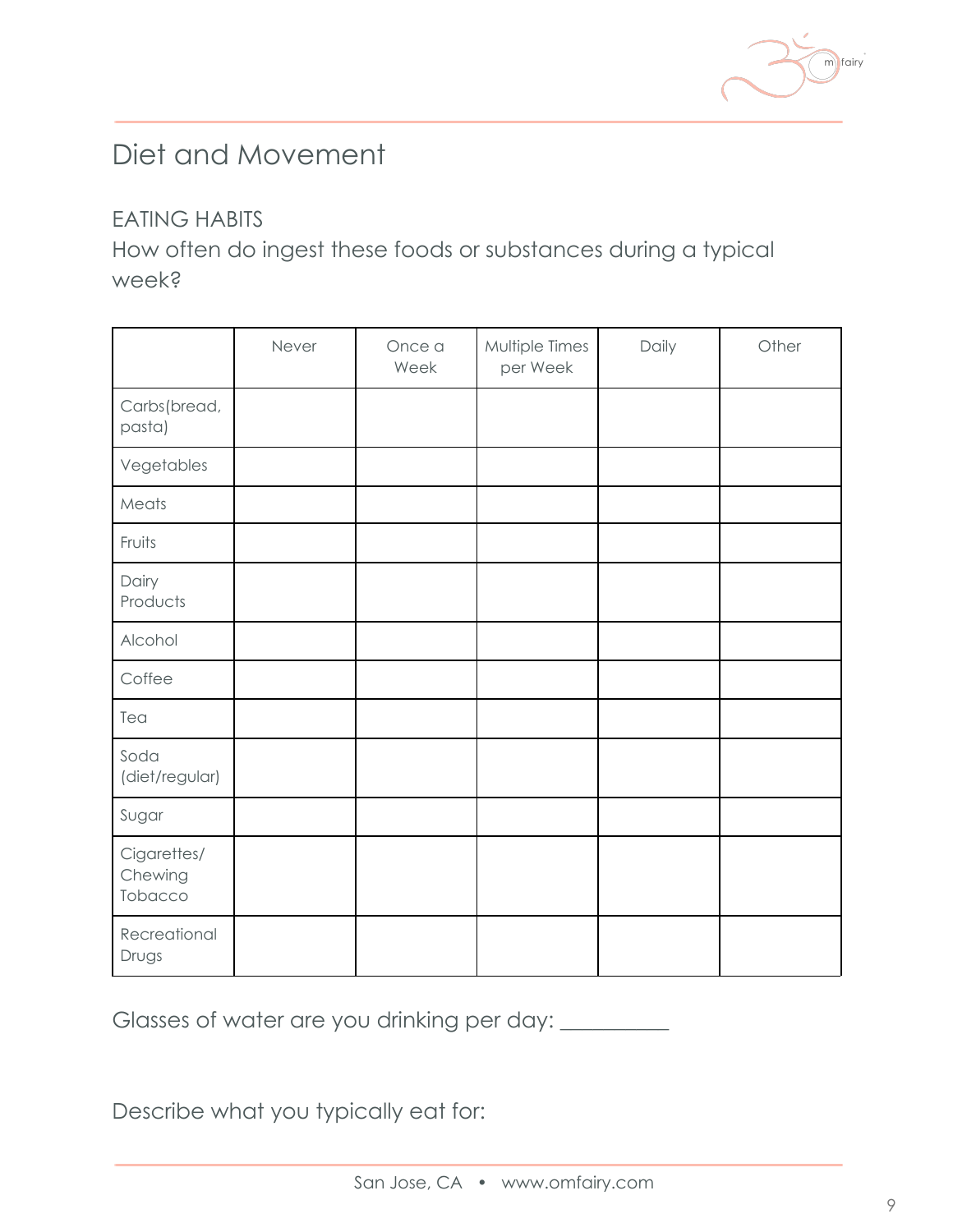

| <b>Breakfast</b> |
|------------------|
|                  |
|                  |

Lunch

Dinner

When is your biggest meal of the day?

Describe your habits while eating (Do you eat with your full attention on food? While watching television? Sitting at the table? Do you eat quickly?)

Are you currently being prescribed any herbs or medications? Please list.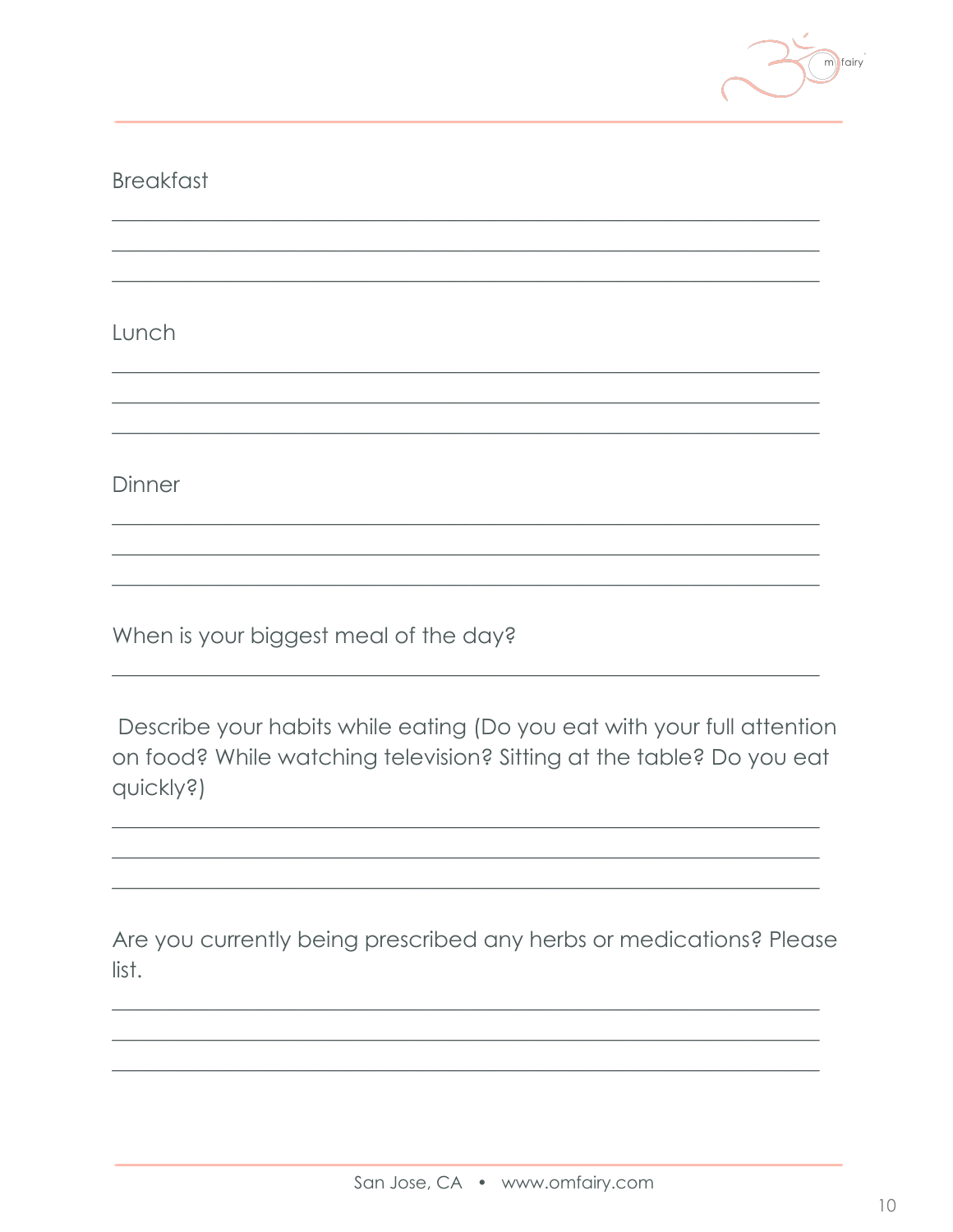

## Appetite + Elimination

Are there certain tastes you crave – sweet, salty, sour, bitter, hot/spicy, oily?

Do you eat between meals? What do you typically snack on?

 $\frac{1}{2}$  , and the set of the set of the set of the set of the set of the set of the set of the set of the set of the set of the set of the set of the set of the set of the set of the set of the set of the set of the set  $\frac{1}{2}$  , and the set of the set of the set of the set of the set of the set of the set of the set of the set of the set of the set of the set of the set of the set of the set of the set of the set of the set of the set

 $\frac{1}{2}$  , and the set of the set of the set of the set of the set of the set of the set of the set of the set of the set of the set of the set of the set of the set of the set of the set of the set of the set of the set  $\frac{1}{2}$  , and the set of the set of the set of the set of the set of the set of the set of the set of the set of the set of the set of the set of the set of the set of the set of the set of the set of the set of the set

 $\frac{1}{2}$  , and the set of the set of the set of the set of the set of the set of the set of the set of the set of the set of the set of the set of the set of the set of the set of the set of the set of the set of the set  $\frac{1}{2}$  , and the set of the set of the set of the set of the set of the set of the set of the set of the set of the set of the set of the set of the set of the set of the set of the set of the set of the set of the set

 $\frac{1}{2}$  , and the set of the set of the set of the set of the set of the set of the set of the set of the set of the set of the set of the set of the set of the set of the set of the set of the set of the set of the set  $\frac{1}{2}$  , and the set of the set of the set of the set of the set of the set of the set of the set of the set of the set of the set of the set of the set of the set of the set of the set of the set of the set of the set

Are you hungry upon waking?

How do you feel after eating (bloated, gas, belching, sluggish, fatigue, heartburn, etc.)?

What most accurately describes your elimination pattern:

- 2-3 times per day <u>first</u> thing in the morning
- \_\_\_\_ immediately after dinner \_\_\_\_need laxative daily
- \_\_\_\_ other (please elaborate) \_\_\_\_\_\_\_\_\_\_\_\_\_\_\_\_\_\_\_\_\_\_\_\_\_\_\_\_\_\_\_\_\_\_\_\_\_

Are your stools (check all that apply)?

- \_\_\_\_ soft \_\_\_\_medium \_\_\_\_ hard \_\_\_\_ don't feel complete
- \_\_\_\_ straining to go \_\_\_\_ painful \_\_\_\_ mucousy
- \_\_\_\_ once every 2-3 days \_\_\_\_ later in the day \_\_\_\_ once daily
- \_\_\_\_ multiple times per day \_\_\_\_ immediately after meals
- \_\_\_\_ foul smelling
- \_\_\_\_ other (please elaborate) \_\_\_\_\_\_\_\_\_\_\_\_\_\_\_\_\_\_\_\_\_\_\_\_\_\_\_\_\_\_\_\_\_\_\_\_\_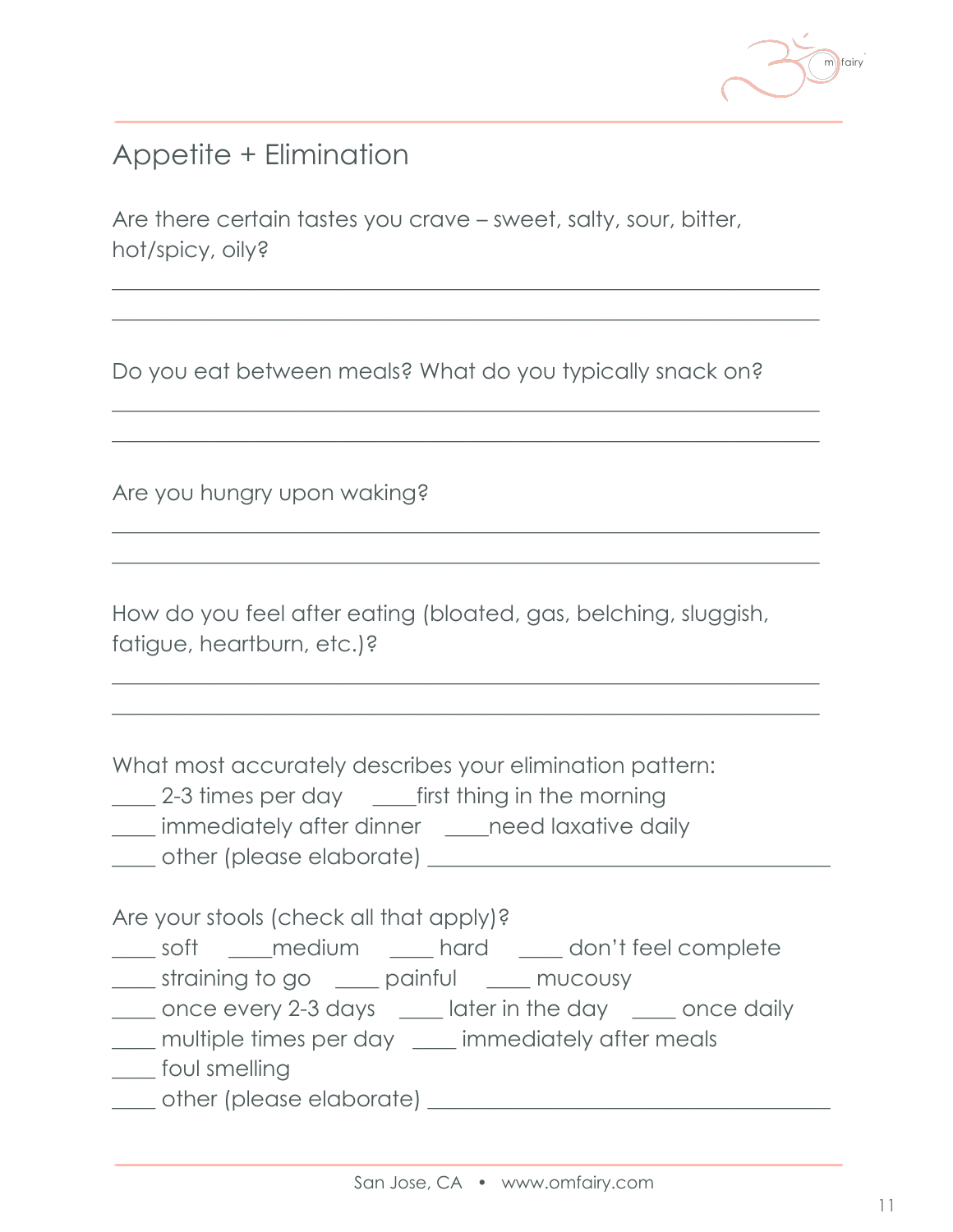

**Food Relationships** 

Were you breastfed as a baby?

What is your earliest memory of food?

What was your mother's relationship with food while you were growing up?

What was your father's relationship with food while you were growing up?

How did your family eat when you were a child?

Describe your school lunches as a child.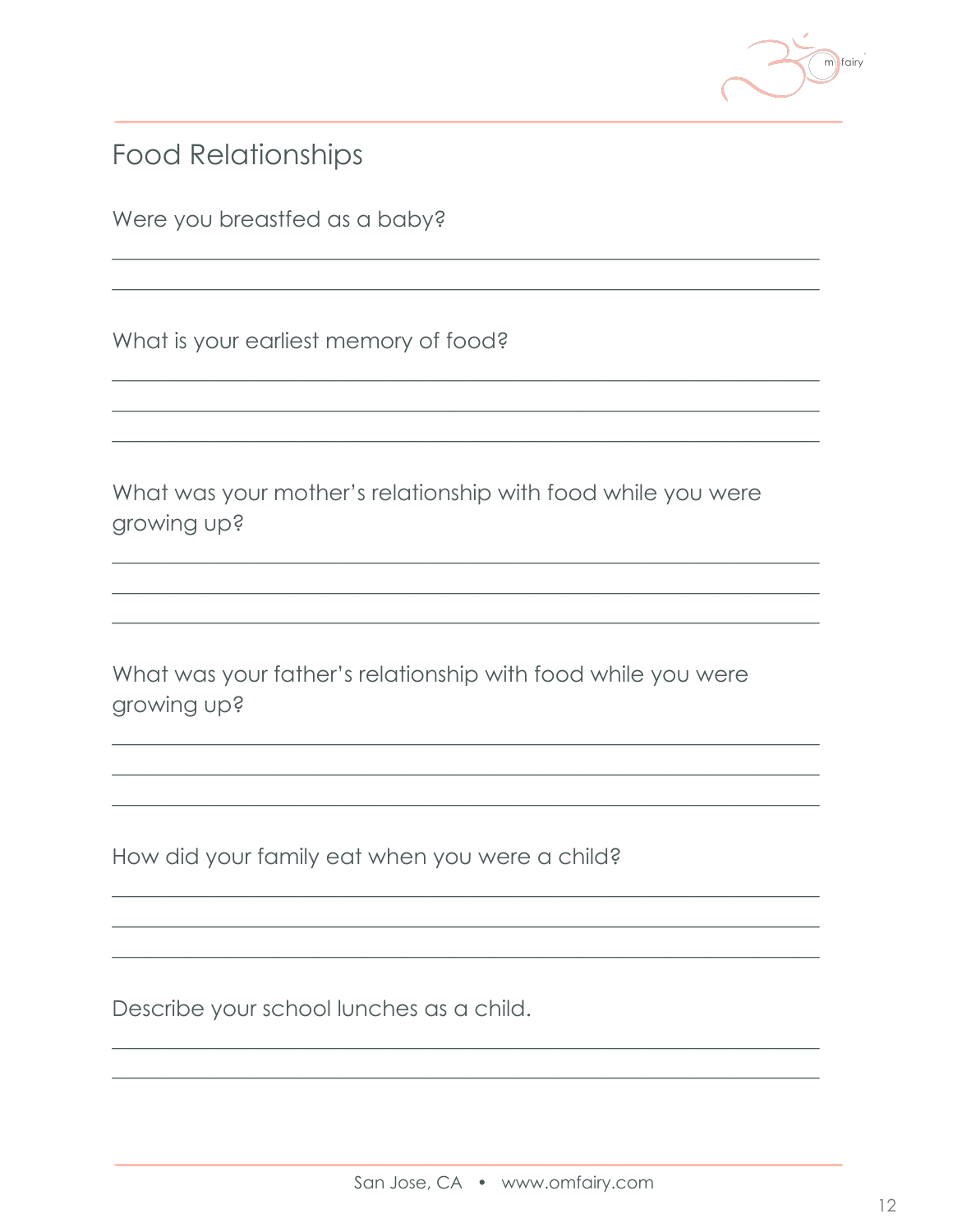$m$  fairy

What food-related behaviors were you scolded for?

What foods were used as rewards when you were young?

What is something secret you like to eat, either now or in the past?

With all of the questions about eating, do you want to eat right now? Are you hungry? Is there a disconnect between the two?

Is there anything else you would like to share about your current or past diet?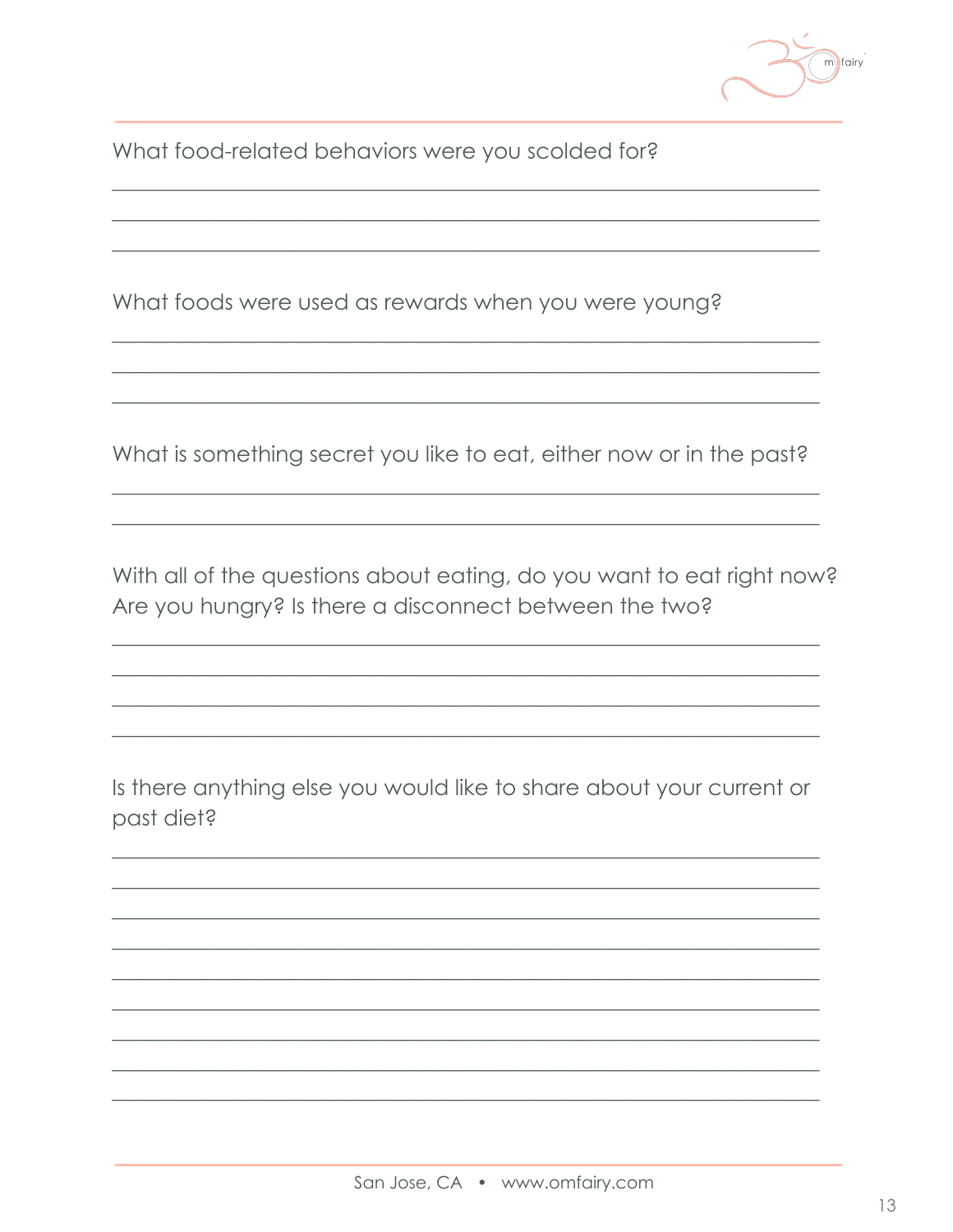

Movement Do you travel frequently? Please describe.

Do you have a commute? How often? How long is your commute?

What sorts of exercise/movement practices do you participate in?

How often do you exercise?

How long do you exercise each time?

Rate the intensity of your exercise: \_\_\_ light \_\_\_\_ moderate \_\_\_\_ vigorous

Is there anything else you would like to share about your exercise routine?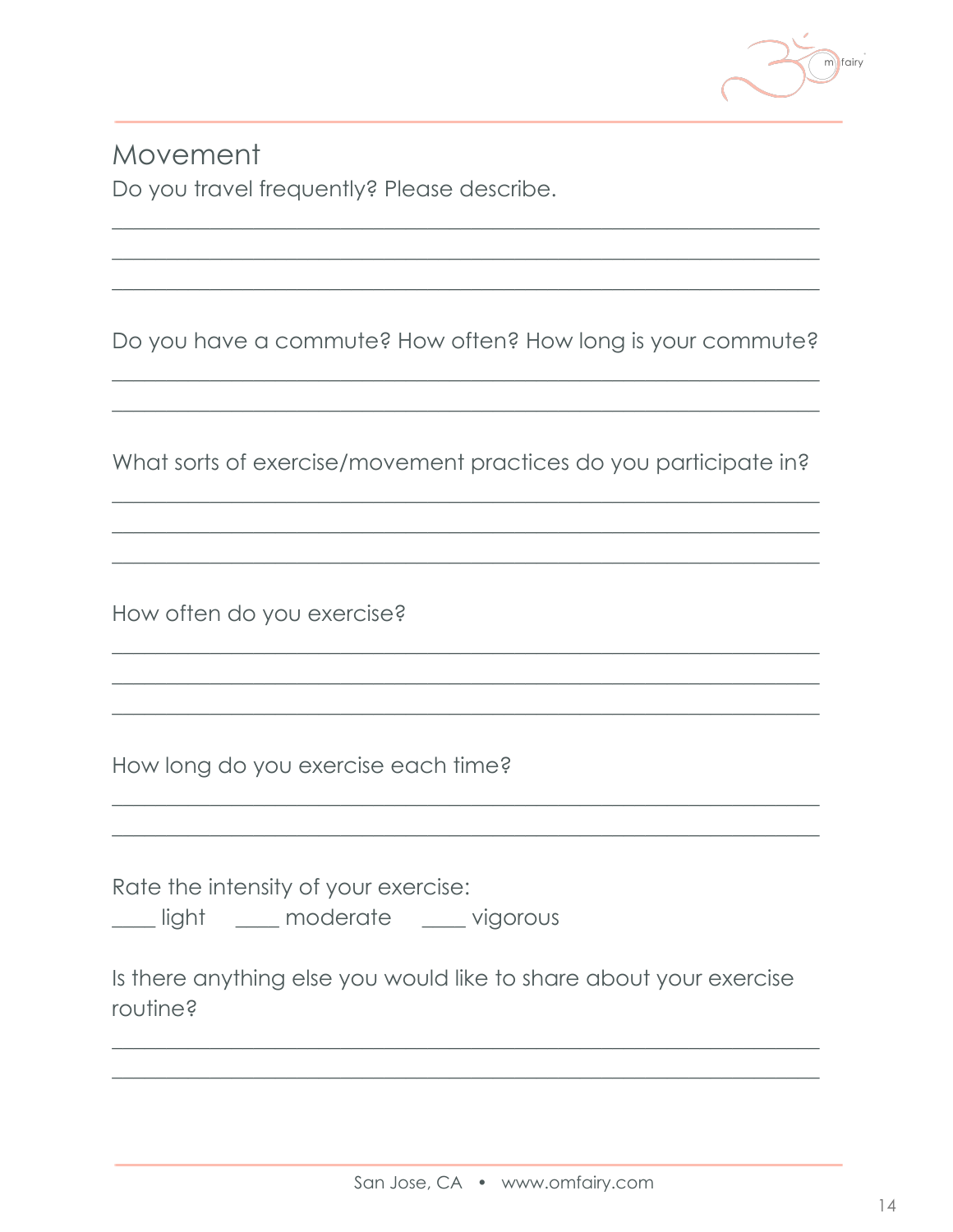

## Relationships

#### INTIMATE RELATIONSHIPS

Current relationship status, or most recent relationship:

If currently in a relationship, how would you describe the quality of this relationship?

 $\frac{1}{2}$  , and the set of the set of the set of the set of the set of the set of the set of the set of the set of the set of the set of the set of the set of the set of the set of the set of the set of the set of the set  $\frac{1}{2}$  , and the set of the set of the set of the set of the set of the set of the set of the set of the set of the set of the set of the set of the set of the set of the set of the set of the set of the set of the set

 $\frac{1}{2}$  , and the set of the set of the set of the set of the set of the set of the set of the set of the set of the set of the set of the set of the set of the set of the set of the set of the set of the set of the set  $\frac{1}{2}$  , and the set of the set of the set of the set of the set of the set of the set of the set of the set of the set of the set of the set of the set of the set of the set of the set of the set of the set of the set

 $\frac{1}{2}$  , and the set of the set of the set of the set of the set of the set of the set of the set of the set of the set of the set of the set of the set of the set of the set of the set of the set of the set of the set  $\frac{1}{2}$  , and the set of the set of the set of the set of the set of the set of the set of the set of the set of the set of the set of the set of the set of the set of the set of the set of the set of the set of the set

 $\frac{1}{2}$  , and the set of the set of the set of the set of the set of the set of the set of the set of the set of the set of the set of the set of the set of the set of the set of the set of the set of the set of the set  $\frac{1}{2}$  , and the set of the set of the set of the set of the set of the set of the set of the set of the set of the set of the set of the set of the set of the set of the set of the set of the set of the set of the set

 $\frac{1}{2}$  , and the set of the set of the set of the set of the set of the set of the set of the set of the set of the set of the set of the set of the set of the set of the set of the set of the set of the set of the set  $\frac{1}{2}$  , and the set of the set of the set of the set of the set of the set of the set of the set of the set of the set of the set of the set of the set of the set of the set of the set of the set of the set of the set

 $\frac{1}{2}$  , and the set of the set of the set of the set of the set of the set of the set of the set of the set of the set of the set of the set of the set of the set of the set of the set of the set of the set of the set  $\frac{1}{2}$  , and the set of the set of the set of the set of the set of the set of the set of the set of the set of the set of the set of the set of the set of the set of the set of the set of the set of the set of the set  $\frac{1}{2}$  , and the set of the set of the set of the set of the set of the set of the set of the set of the set of the set of the set of the set of the set of the set of the set of the set of the set of the set of the set

 $\frac{1}{2}$  , and the set of the set of the set of the set of the set of the set of the set of the set of the set of the set of the set of the set of the set of the set of the set of the set of the set of the set of the set

How would you describe your past intimate relationships?

At what age did you first become sexually active?

Are you sexually active now (with or without a partner)?

Are you satisfied with your sex life?

Is there anything you would like to be different in your intimate relationships?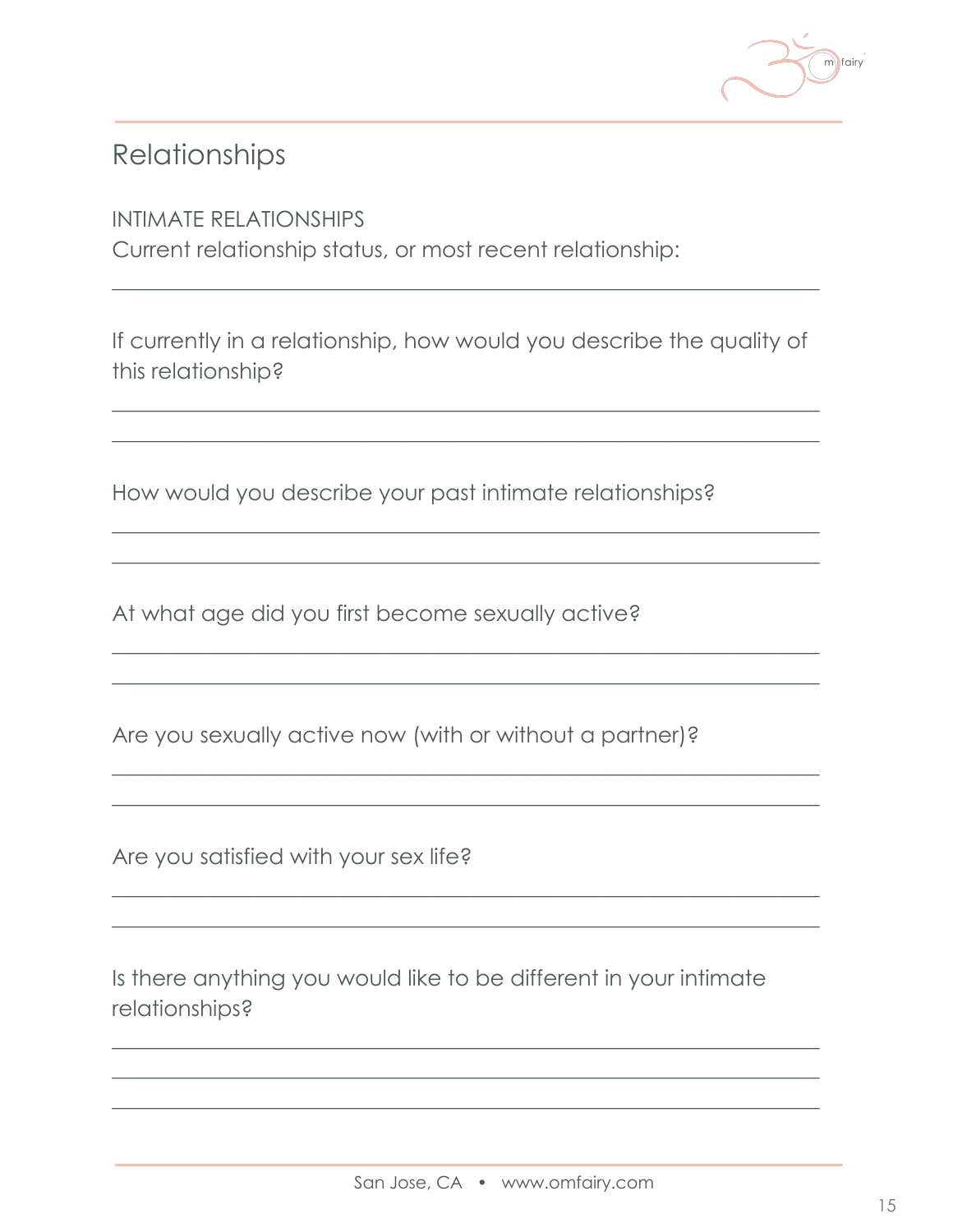

FRIENDSHIPS & SOCIAL INTERACTIONS Describe your friendships.

How many of these friends do you consider close friends?

How often do you gather or connect with close friends?

What types of activities do you usually do together with your friends?

Describe other social interactions you regularly participate in.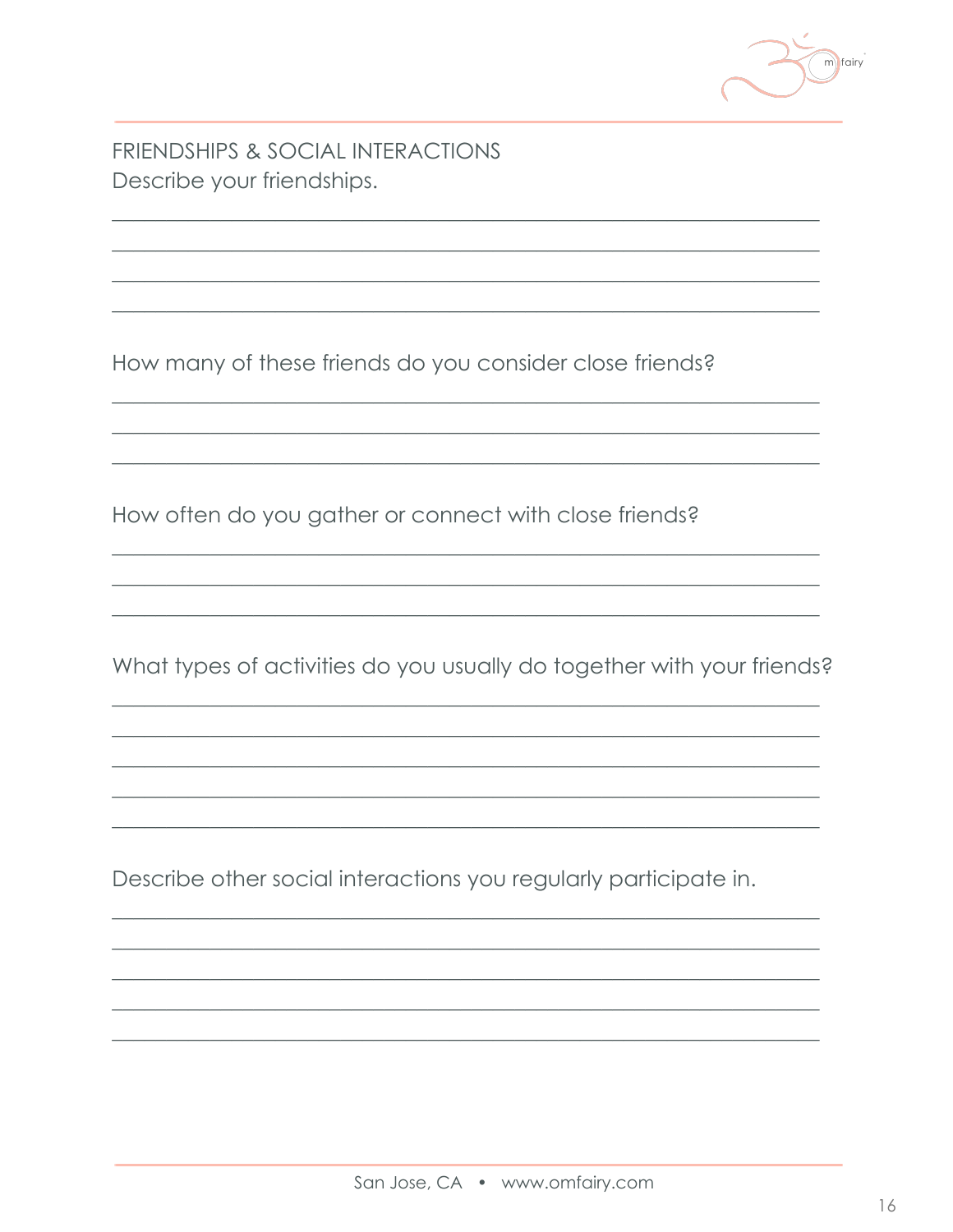

## Reproductive Health for Women

Connecting with nature requires us to tune into our own internal rhythms as well. Answer to the best of your ability.

MENSTRUATION Would you consider your cycle regular? If no, please provide additional information.

 $\frac{1}{2}$  , and the set of the set of the set of the set of the set of the set of the set of the set of the set of the set of the set of the set of the set of the set of the set of the set of the set of the set of the set  $\frac{1}{2}$  , and the set of the set of the set of the set of the set of the set of the set of the set of the set of the set of the set of the set of the set of the set of the set of the set of the set of the set of the set  $\frac{1}{2}$  , and the set of the set of the set of the set of the set of the set of the set of the set of the set of the set of the set of the set of the set of the set of the set of the set of the set of the set of the set

 $\frac{1}{2}$  , and the set of the set of the set of the set of the set of the set of the set of the set of the set of the set of the set of the set of the set of the set of the set of the set of the set of the set of the set  $\frac{1}{2}$  , and the set of the set of the set of the set of the set of the set of the set of the set of the set of the set of the set of the set of the set of the set of the set of the set of the set of the set of the set

 $\frac{1}{2}$  , and the set of the set of the set of the set of the set of the set of the set of the set of the set of the set of the set of the set of the set of the set of the set of the set of the set of the set of the set  $\frac{1}{2}$  , and the set of the set of the set of the set of the set of the set of the set of the set of the set of the set of the set of the set of the set of the set of the set of the set of the set of the set of the set

 $\frac{1}{2}$  , and the set of the set of the set of the set of the set of the set of the set of the set of the set of the set of the set of the set of the set of the set of the set of the set of the set of the set of the set  $\frac{1}{2}$  , and the set of the set of the set of the set of the set of the set of the set of the set of the set of the set of the set of the set of the set of the set of the set of the set of the set of the set of the set

Do you track your cycle?

When was the first day of your last menstrual cycle?

How long does your menstruation last?

Is your menstrual flow typically light, heavy, or moderate? Please describe.

 $\frac{1}{2}$  , and the set of the set of the set of the set of the set of the set of the set of the set of the set of the set of the set of the set of the set of the set of the set of the set of the set of the set of the set  $\frac{1}{2}$  , and the set of the set of the set of the set of the set of the set of the set of the set of the set of the set of the set of the set of the set of the set of the set of the set of the set of the set of the set

Do you have cramping or pain? Does it vary during different parts of your cycle?

 $\frac{1}{2}$  , and the set of the set of the set of the set of the set of the set of the set of the set of the set of the set of the set of the set of the set of the set of the set of the set of the set of the set of the set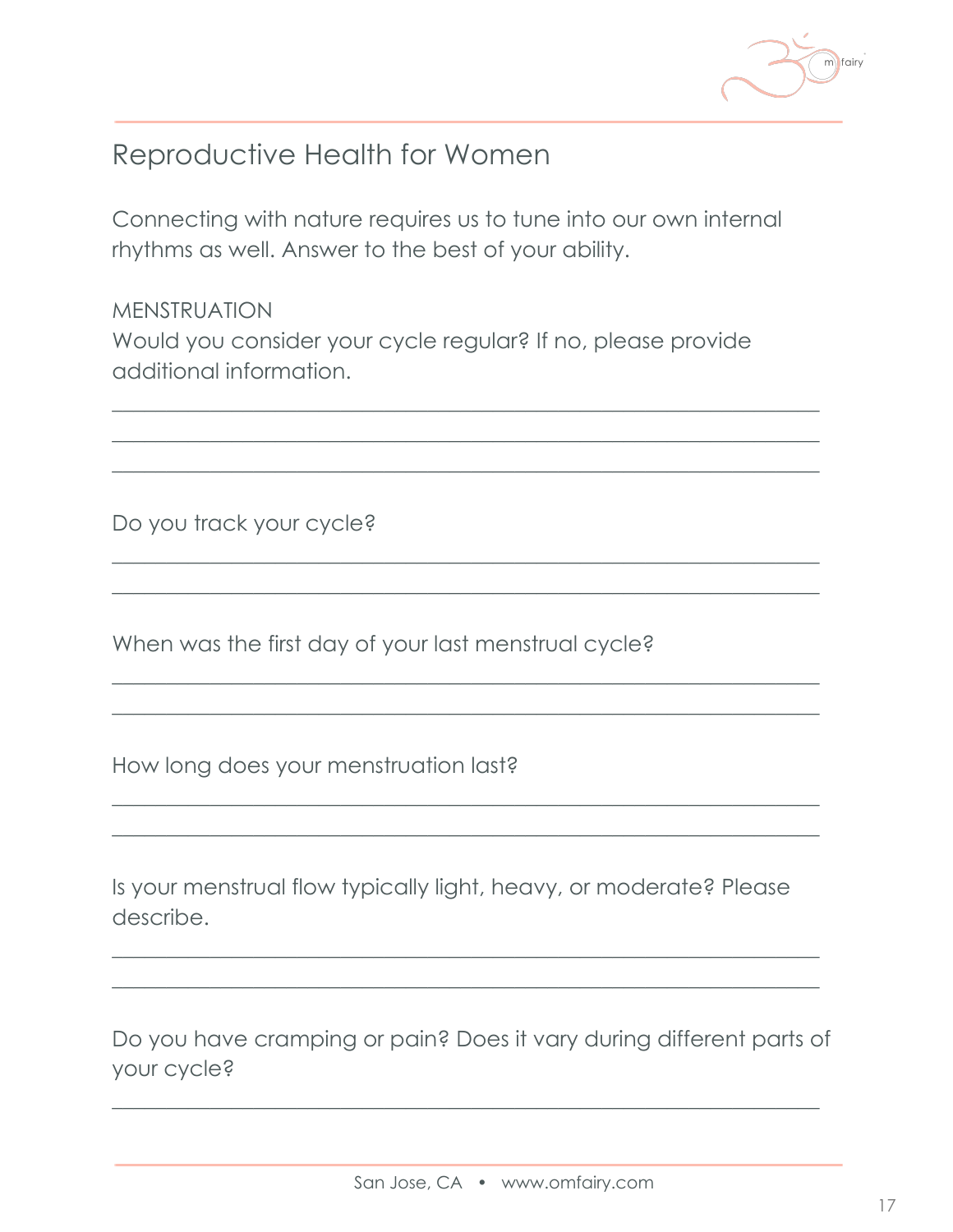

Around the time of, or during your menstrual cycle do you experience any of the following: changes in mood, weight gain, acne or rashes, cravings, fatigue, depression, anxiety, yeast, breast tenderness, bloating, intense dreams, etc.

 $\frac{1}{2}$  , and the set of the set of the set of the set of the set of the set of the set of the set of the set of the set of the set of the set of the set of the set of the set of the set of the set of the set of the set  $\frac{1}{2}$  , and the set of the set of the set of the set of the set of the set of the set of the set of the set of the set of the set of the set of the set of the set of the set of the set of the set of the set of the set  $\frac{1}{2}$  , and the set of the set of the set of the set of the set of the set of the set of the set of the set of the set of the set of the set of the set of the set of the set of the set of the set of the set of the set

Do you use products made of natural materials during your cycle?

 $\frac{1}{2}$  , and the set of the set of the set of the set of the set of the set of the set of the set of the set of the set of the set of the set of the set of the set of the set of the set of the set of the set of the set  $\frac{1}{2}$  , and the set of the set of the set of the set of the set of the set of the set of the set of the set of the set of the set of the set of the set of the set of the set of the set of the set of the set of the set  $\frac{1}{2}$  , and the set of the set of the set of the set of the set of the set of the set of the set of the set of the set of the set of the set of the set of the set of the set of the set of the set of the set of the set  $\frac{1}{2}$  , and the set of the set of the set of the set of the set of the set of the set of the set of the set of the set of the set of the set of the set of the set of the set of the set of the set of the set of the set

Are you experiencing any symptoms of Menopause and Perimenopause (i.e., hot flashes, mood swings, difficulty sleeping, vaginal dryness, and loss of libido)?

 $\frac{1}{2}$  , and the set of the set of the set of the set of the set of the set of the set of the set of the set of the set of the set of the set of the set of the set of the set of the set of the set of the set of the set  $\frac{1}{2}$  , and the set of the set of the set of the set of the set of the set of the set of the set of the set of the set of the set of the set of the set of the set of the set of the set of the set of the set of the set  $\frac{1}{2}$  , and the set of the set of the set of the set of the set of the set of the set of the set of the set of the set of the set of the set of the set of the set of the set of the set of the set of the set of the set  $\frac{1}{2}$  , and the set of the set of the set of the set of the set of the set of the set of the set of the set of the set of the set of the set of the set of the set of the set of the set of the set of the set of the set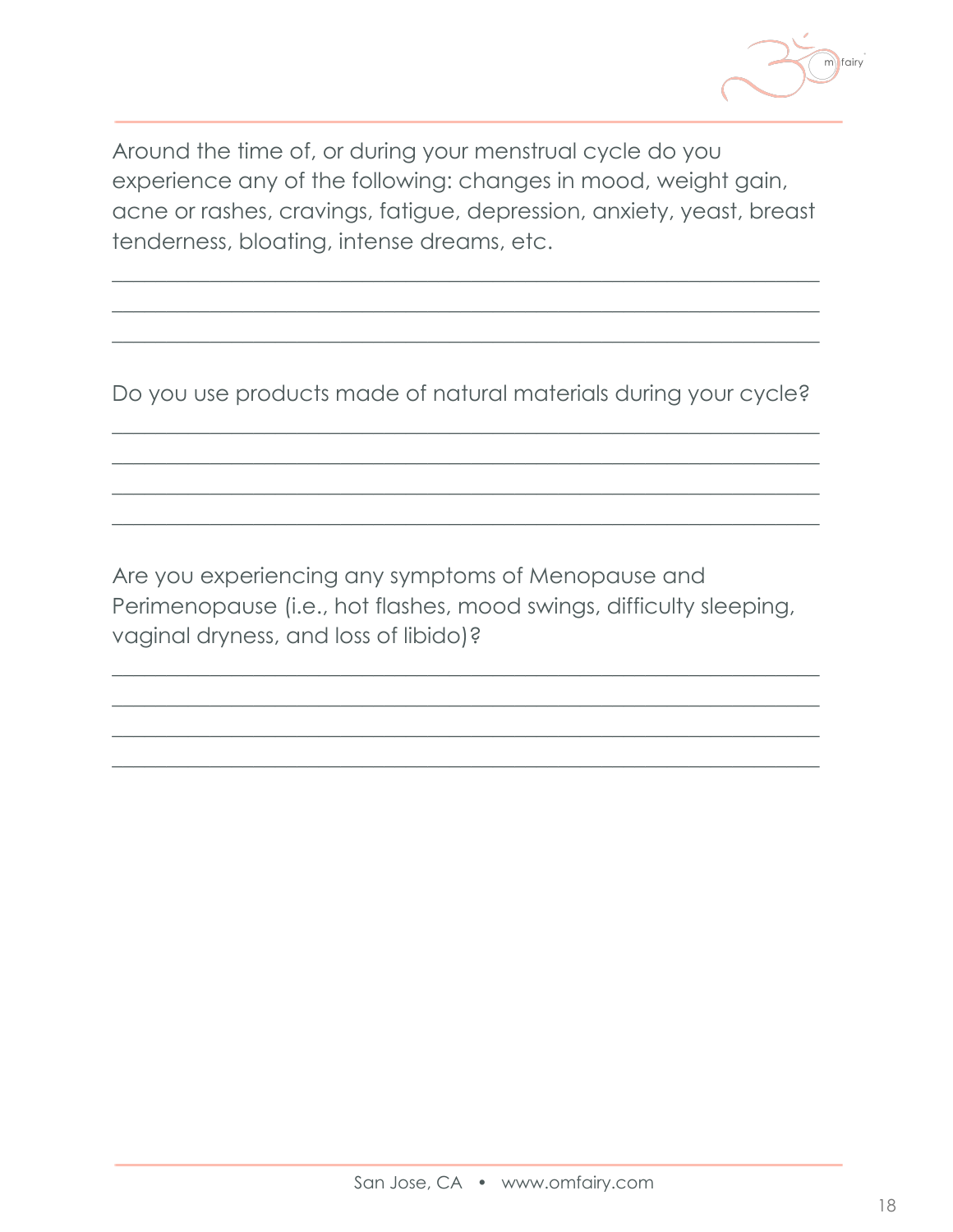

#### **BIRTH CONTROL** What method are you currently using for contraception?

Are you using, or have you ever used, hormonal contraceptives like the pill, patch, ring or other? Do you, or have you ever, used an IUD for contraception?

Have you ever experienced side effects while using any of the above methods of birth control?

Are you, or have you ever used any hormone replacement therapies?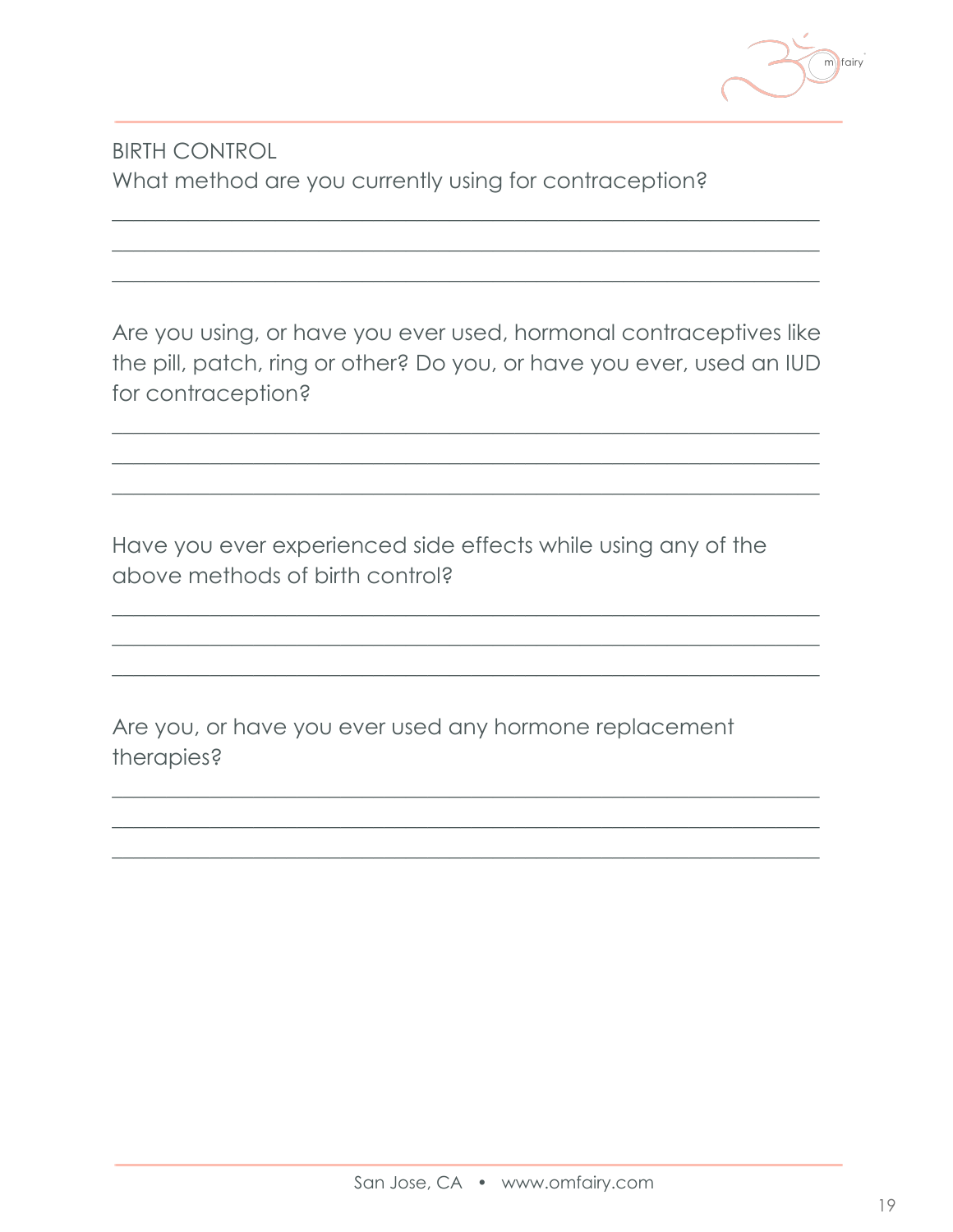

PREGNANCY Are you, or have you ever been pregnant?

Number of times you have been pregnant:

Have you ever miscarried?

Have you ever experienced complications during pregnancy, delivery, or after giving birth? Please describe in the space provided below.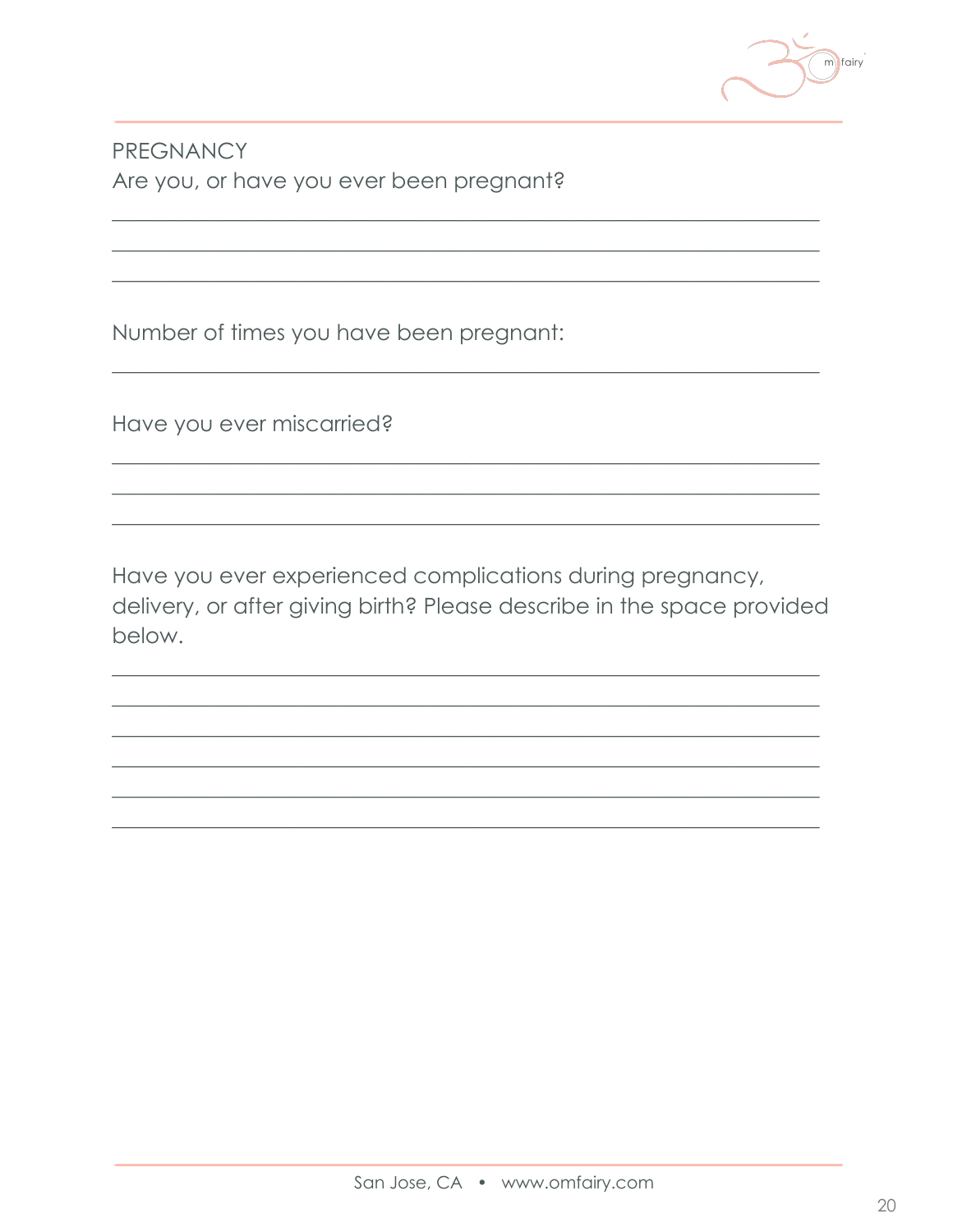

## The Mind

Sit for a moment and notice the rhythm of your breathing. Allow thoughts to arise. What themes do you notice about your thoughts?

**HISTORY** Has anyone in your family ever been diagnosed with a mental illness?

Have you ever been treated for, diagnosed with or experienced symptoms of mental illness?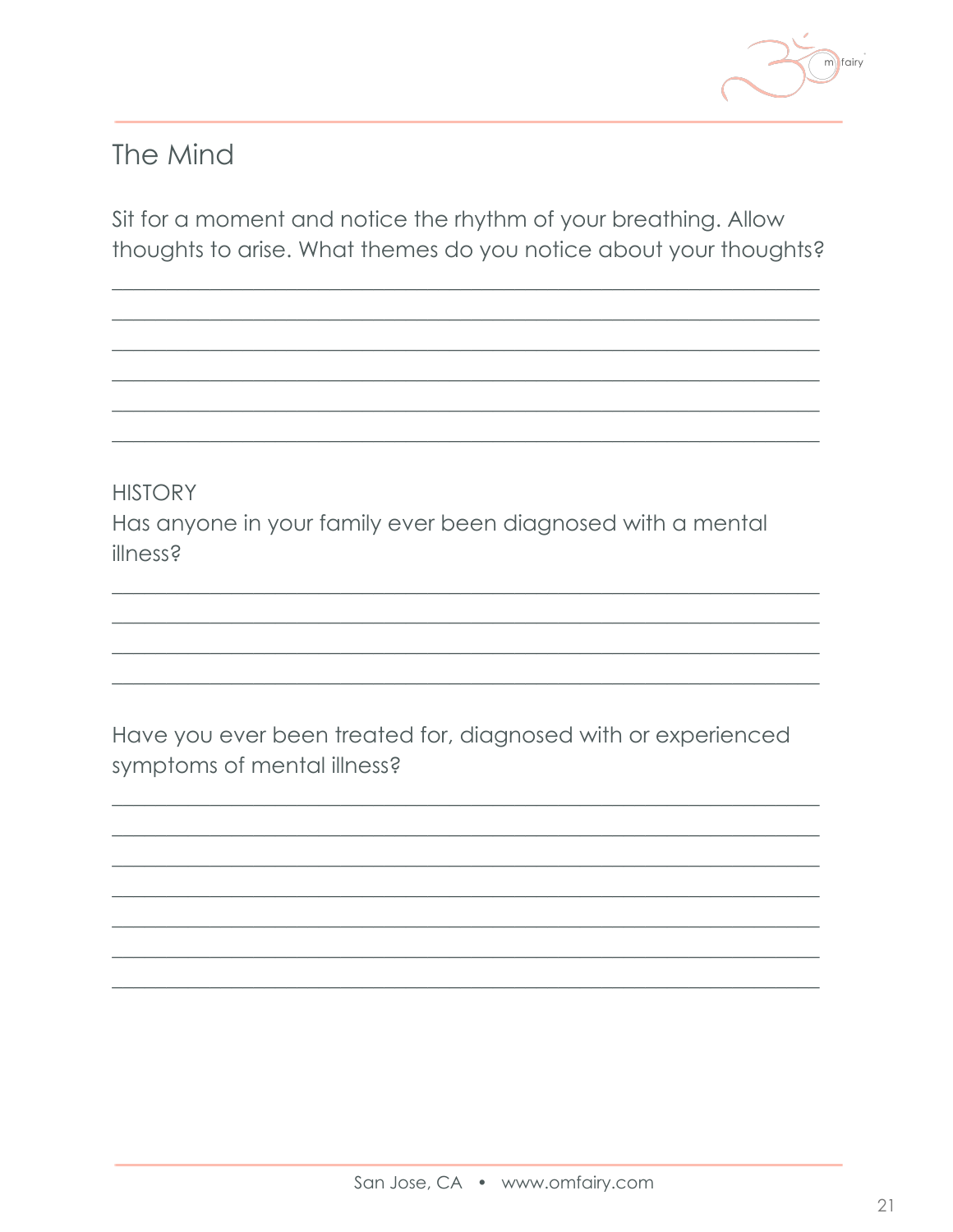#### CURRENT EMOTIONAL EXPERIENCE

|                      | Intensity | Frequency | Precipitating Event (if<br>known) |
|----------------------|-----------|-----------|-----------------------------------|
| Anxious              |           |           |                                   |
| Overwhelmed          |           |           |                                   |
| Self-destructive     |           |           |                                   |
| Resentment           |           |           |                                   |
| Anger                |           |           |                                   |
| Depressed            |           |           |                                   |
| Intense              |           |           |                                   |
| Melancholy           |           |           |                                   |
| Stubborn             |           |           |                                   |
| Lonely               |           |           |                                   |
| Irritated            |           |           |                                   |
| Fear                 |           |           |                                   |
| Panic                |           |           |                                   |
| High level of stress |           |           |                                   |
| Lethargic            |           |           |                                   |
| Other                |           |           |                                   |

Please use this space to provide details about what you have checked above:

 $\frac{1}{2}$  , and the set of the set of the set of the set of the set of the set of the set of the set of the set of the set of the set of the set of the set of the set of the set of the set of the set of the set of the set  $\frac{1}{2}$  , and the set of the set of the set of the set of the set of the set of the set of the set of the set of the set of the set of the set of the set of the set of the set of the set of the set of the set of the set  $\frac{1}{2}$  , and the set of the set of the set of the set of the set of the set of the set of the set of the set of the set of the set of the set of the set of the set of the set of the set of the set of the set of the set  $\frac{1}{2}$  , and the set of the set of the set of the set of the set of the set of the set of the set of the set of the set of the set of the set of the set of the set of the set of the set of the set of the set of the set  $\frac{1}{2}$  , and the set of the set of the set of the set of the set of the set of the set of the set of the set of the set of the set of the set of the set of the set of the set of the set of the set of the set of the set  $\frac{1}{2}$  , and the set of the set of the set of the set of the set of the set of the set of the set of the set of the set of the set of the set of the set of the set of the set of the set of the set of the set of the set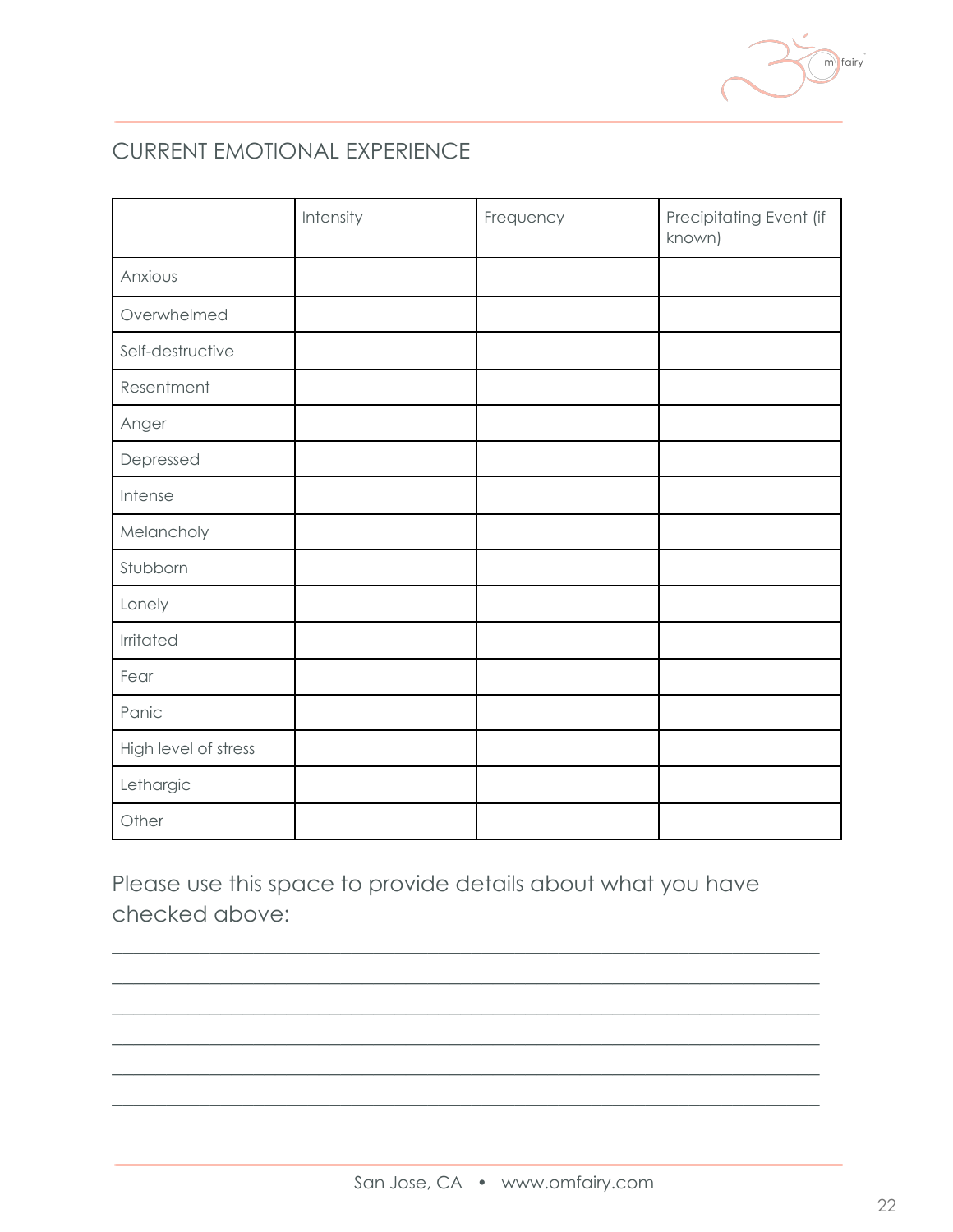

How well do you believe you handle stress?

What are some of the ways you currently manage stress right now?

Have you ever been addicted to any substance? What and for how long?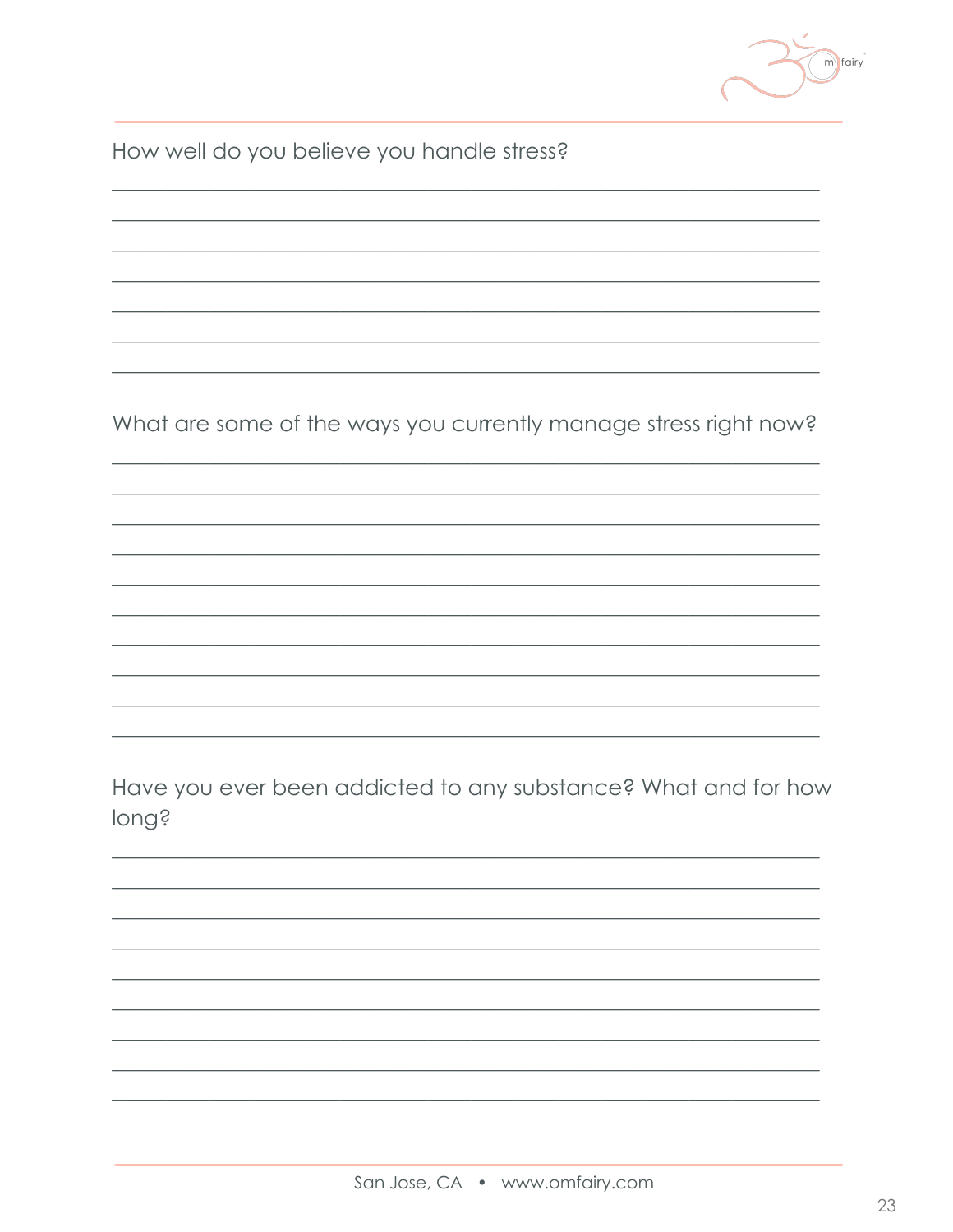

### Work  $+$  Life

Do you currently work? What kind of work?

Do you enjoy the work you do?

How would you describe your typical schedule of major activities during the week (i.e., school, work, activities with children, etc.)?

Do you have hobbies you enjoy?

How often do you get to participate in them?

What are you most passionate about?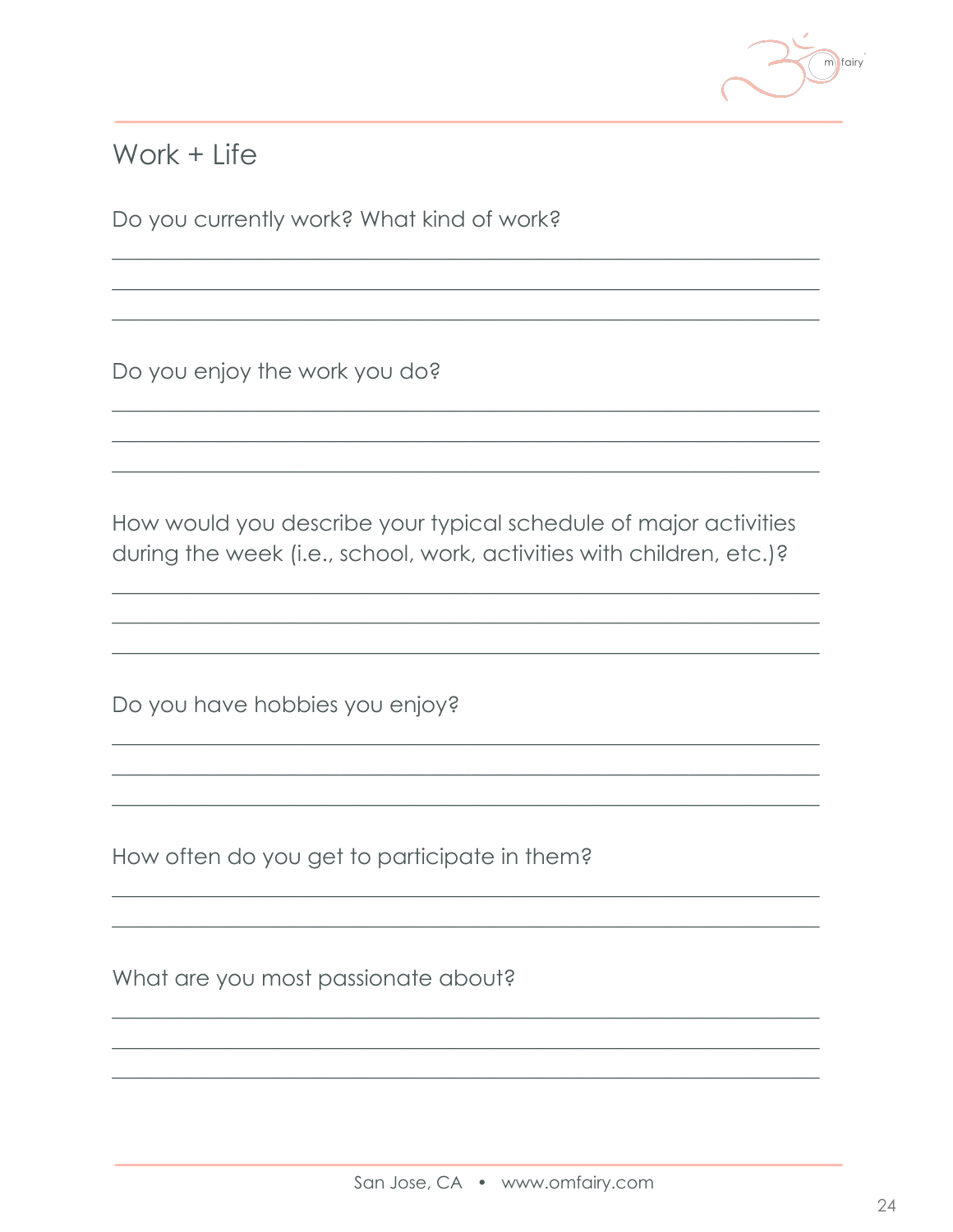

Are there spiritual practices, such as prayer or meditation, that are important to you?

What is your current relationship to Spirit/God/Divine/Nature? How does this relationship look for you?

Do you have other rituals or cultural practices you would like us to know about?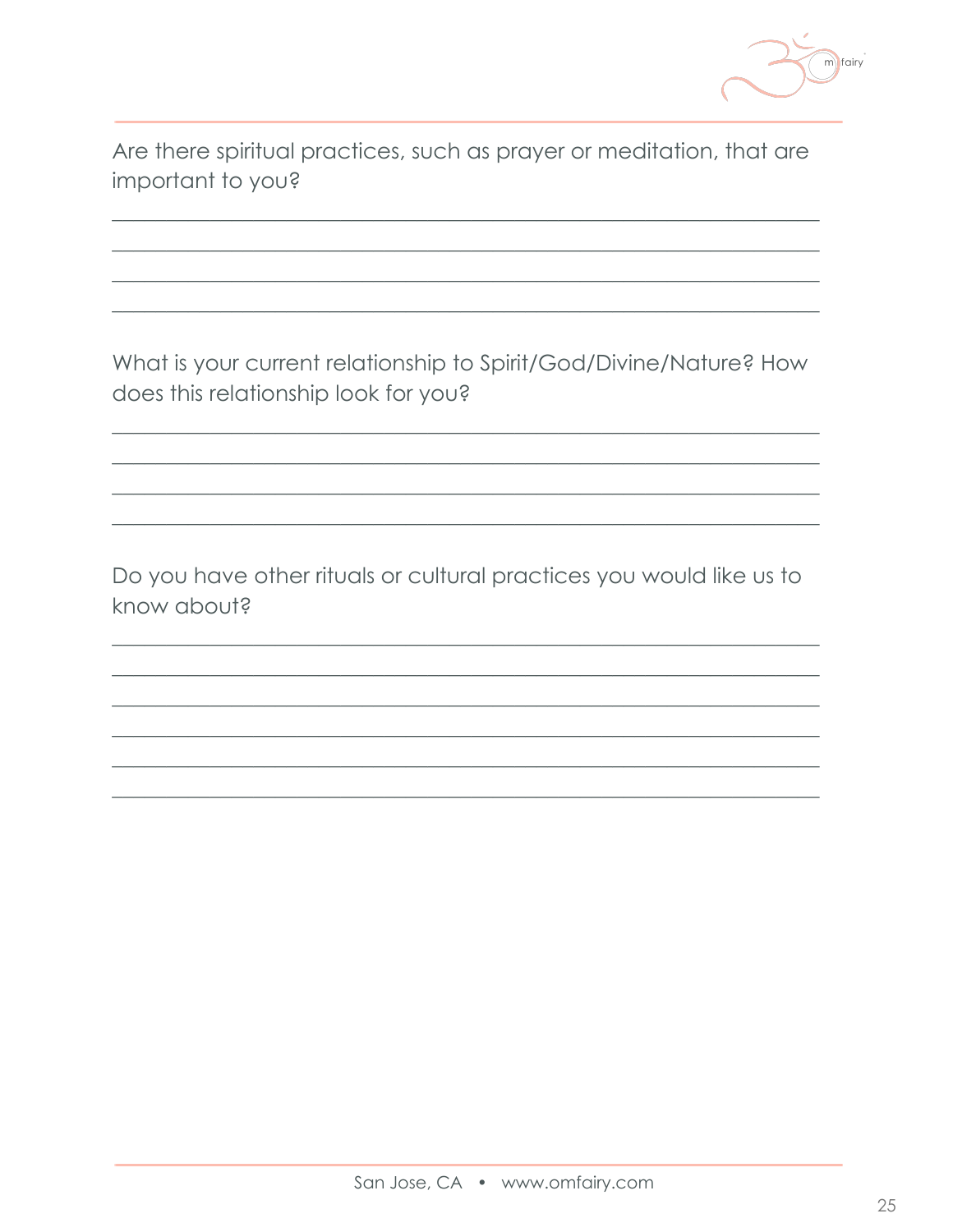

# Prakruti Evaluation

Please know that discovering your original constitution is not about judging or labeling. It gives us an idea of what balance and harmony can look like in your unique body, mind, and spirit.

Circle the response that best fits.

|                          | Vata                                              | Pitta                                                  | Kapha                              |
|--------------------------|---------------------------------------------------|--------------------------------------------------------|------------------------------------|
| <b>Body Frame</b>        | Thin, ectomorphic                                 | Muscular,<br>mesomorphic                               | Stout, stocky,<br>endomorph        |
| <b>Bones</b>             | Light, narrow bones<br>and/or prominent<br>joints | Moderate bone<br>structure, medium                     | Heavy, thick                       |
| Body weight              | Light or variable                                 | Moderate, muscular                                     | Can be overweight                  |
| Complexion/Skin          | Dry, rough, cool, thin,<br>gray                   | Rosy, ruddy, oily,<br>moderate thickness               | Thick, pale, moist,<br>cool        |
| Hair                     | Dry, course, curly,<br>brittle                    | Fine, light in color,<br>oily, early gray,<br>baldness | Thick, oily, lustrous,<br>wavy     |
| Teeth                    | Irregular, crooked                                | Moderate, yellowish<br>teeth                           | Regular, strong,<br>white, healthy |
| Eyes                     | Small                                             | Medium, deep-set,<br>sharp, blue or green              | Large, luxurious lashes            |
| Nose                     | Narrow, small                                     | Medium                                                 | Large, wide bridge                 |
| Lips                     | Thin, small, may look<br>chopped                  | Medium                                                 | Thick, large                       |
| Chin                     | Thin, angular                                     | Tapering, angular                                      | Rounded, double                    |
| <b>Neck</b>              | Thin                                              | Medium                                                 | Thick, short                       |
| <b>Fingers</b>           | Thin, long, narrow                                | Medium, square                                         | Thick, fleshy, short               |
| Face                     | Oval, thinner                                     | Angular                                                | High                               |
| <b>TOTAL</b>             |                                                   |                                                        |                                    |
| <b>Physical Function</b> |                                                   |                                                        |                                    |

#### Physical Structure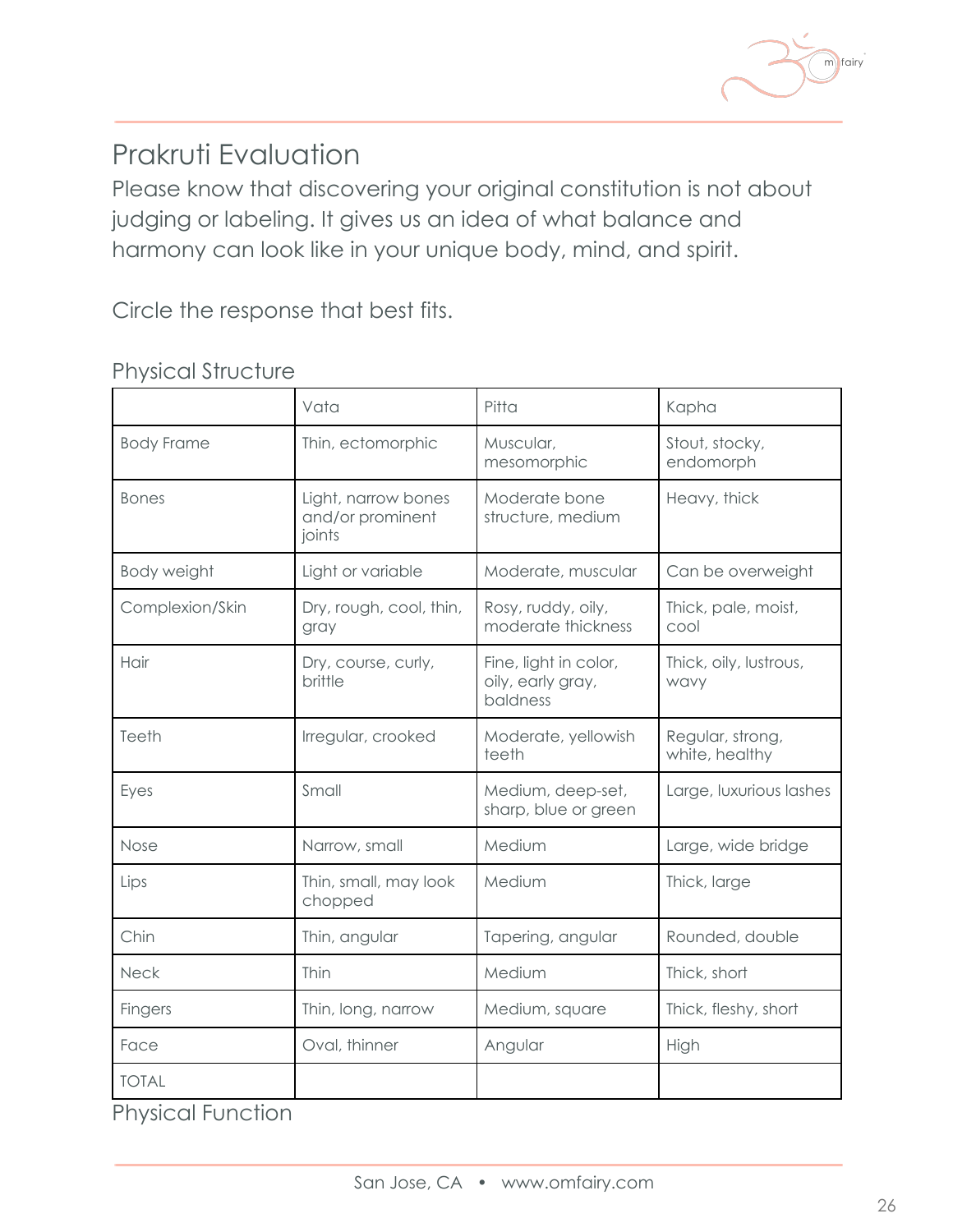

|                       | Vata                                                        | Pitta                                                    | Kapha                                        |
|-----------------------|-------------------------------------------------------------|----------------------------------------------------------|----------------------------------------------|
| Appetite              | Variable, scanty, may<br>have extremes                      | Good, strong                                             | Steady, consistently<br>low                  |
| Sweat/Body Odor       | Little smell                                                | Profuse with a strong<br>smell                           | Profuse with a<br>pleasant or sweet<br>smell |
| Sleep                 | Light, uninterrupted or<br>restless                         | Light to moderate,<br>can awaken & fall<br>asleep easily | Difficult to wake up                         |
| Digestion/Elimination | Dry, hard, varies,<br>tendency toward gas<br>& constipation | Soft, sometimes loose<br>or burning, 1-3x per<br>day     | Regular, solid,<br>sometimes sluggish        |
| Temperature           | Cold                                                        | Warm                                                     | Cool                                         |
| Menses                | Painful cramping,<br>irregular cycle                        | Heavy flow, regular                                      | Moderate flow, mild<br>cramping              |
| <b>TOTAL</b>          |                                                             |                                                          |                                              |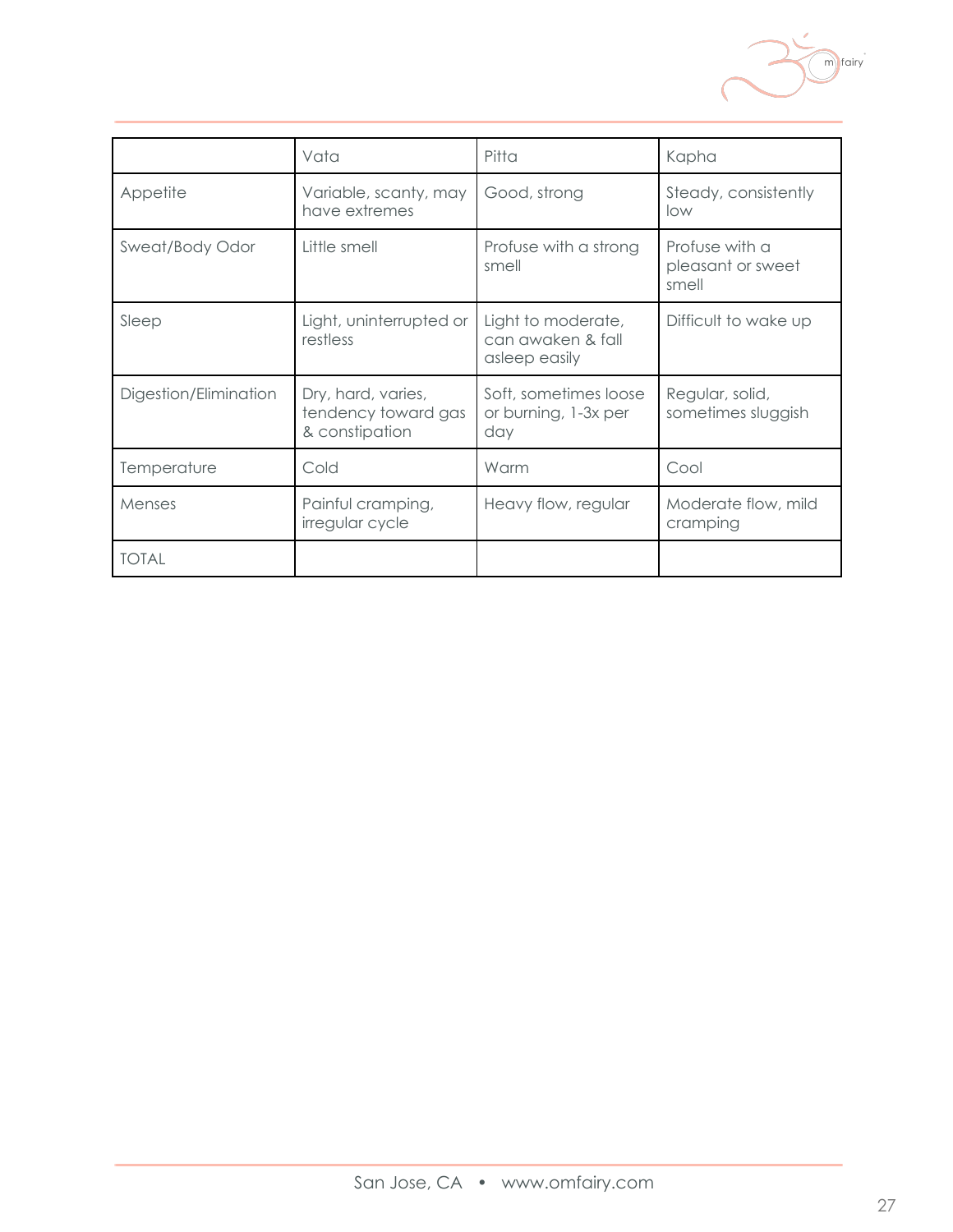

## Psychological Function

|                   | Vata                                      | $P$ itta                       | Kapha                                   |
|-------------------|-------------------------------------------|--------------------------------|-----------------------------------------|
| Mind              | Restless, always<br>active, scared, timid | Adventurous, bold              | Conservative, shy                       |
| Under stress      | Anxious, variable                         | Focused, intense               | Calm, stable,<br>conservative           |
| Speech            | Rambling, quick                           | Can be<br>argumentative        | Steady, slow to<br>change               |
| Memory            | Quick to understand,<br>quick to forget   | Sharp and distinct             | Slow to take notice<br>but won't forget |
| Nature            | Independent                               | Leader                         | Supporter                               |
| Moods             | Adaptable, Playful                        | Courage, passionate            | Love, stable, calm                      |
| Negative emotions | Fear                                      | Anger                          | Attachment                              |
| Faith             | Erratic, changeable,<br>rebel             | Determined, fanatic,<br>leader | Constant, loyal,<br>conservative        |
| Focus             | Trouble being<br>focused                  | Detail-oriented                | <b>Big picture</b>                      |
| Decision making   | Trouble making<br>choices                 | Quick to decide                | Slow to make<br>decisions               |
| <b>TOTAL</b>      |                                           |                                |                                         |